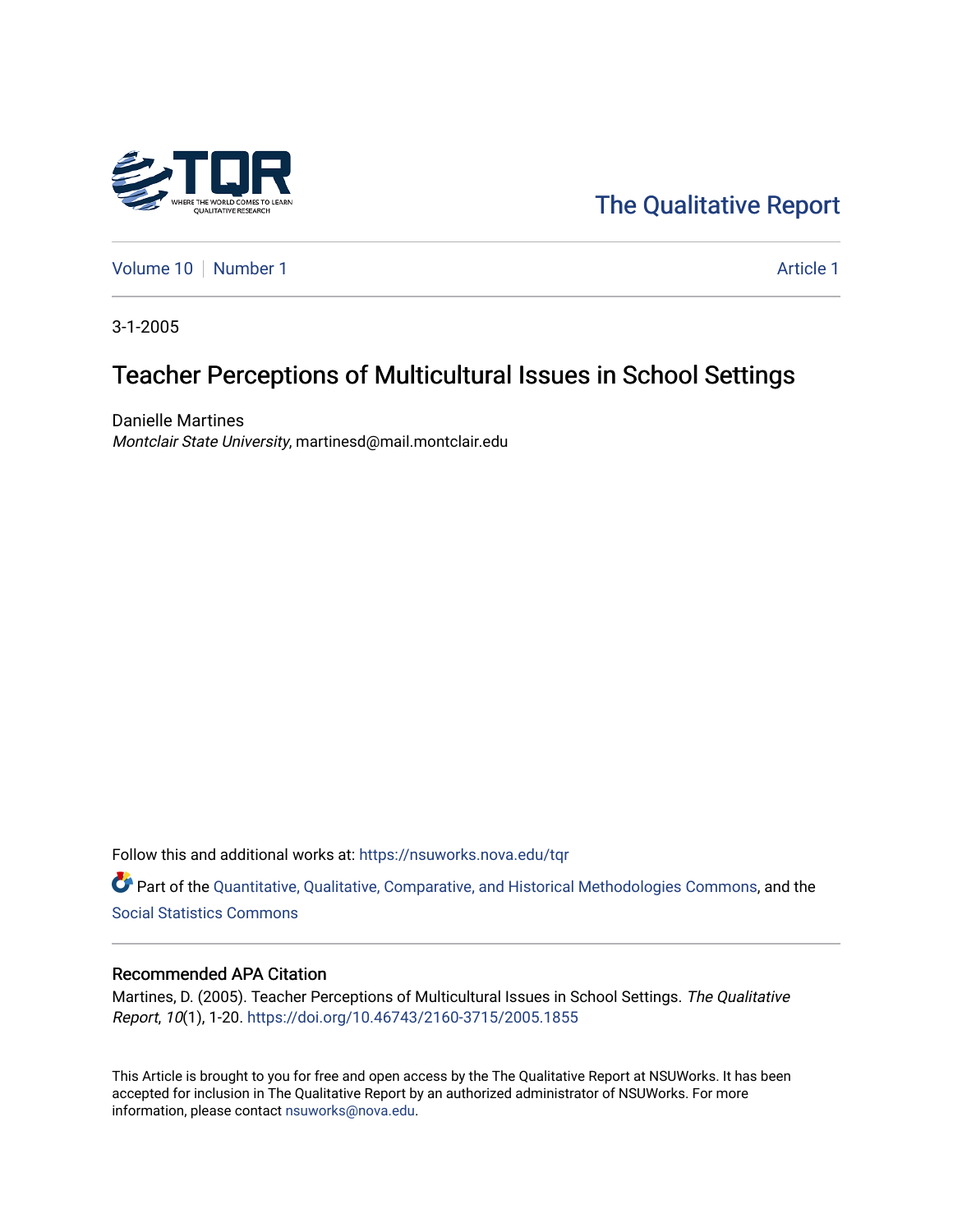

# Teacher Perceptions of Multicultural Issues in School Settings

## Abstract

This study employed qualitative methods to analyze teacher's level of multicultural understanding and perceptions of cultural issues when discussing their culturally diverse students in the context of the consultation process. Three school psychologists in urban city high schools, engaged in audio-recorded consultation sessions with consultee-teachers who voluntarily sought services. Audio-recorded tapes of consultation sessions were transcribed and coded by two trained raters and qualitatively analyzed by coresearchers who recorded multicultural thematic issues as categories. Cultural themes and categories indicated that teachers demonstrated cultural awareness and sensitivity regarding their culturally diverse students, yet showed less developed cultural knowledge-base and skill levels. The study's methodological approach utilized a multicultural coding system that may be used to qualitatively identify cultural issues/ themes of concern as a tool for assessing multicultural competency levels in consultation.

# Keywords

Qualitative Methods, School Consultation, Multicultural Consultation, Consultee-Centered Consultation, Multicultural Competency, Multicultural Education, Consultation Coding System, Multicultural Competency Assessment, Audio-Recording, Teacher Perceptions, and Culturally Diverse Children

### Creative Commons License



This work is licensed under a [Creative Commons Attribution-Noncommercial-Share Alike 4.0 License](https://creativecommons.org/licenses/by-nc-sa/4.0/).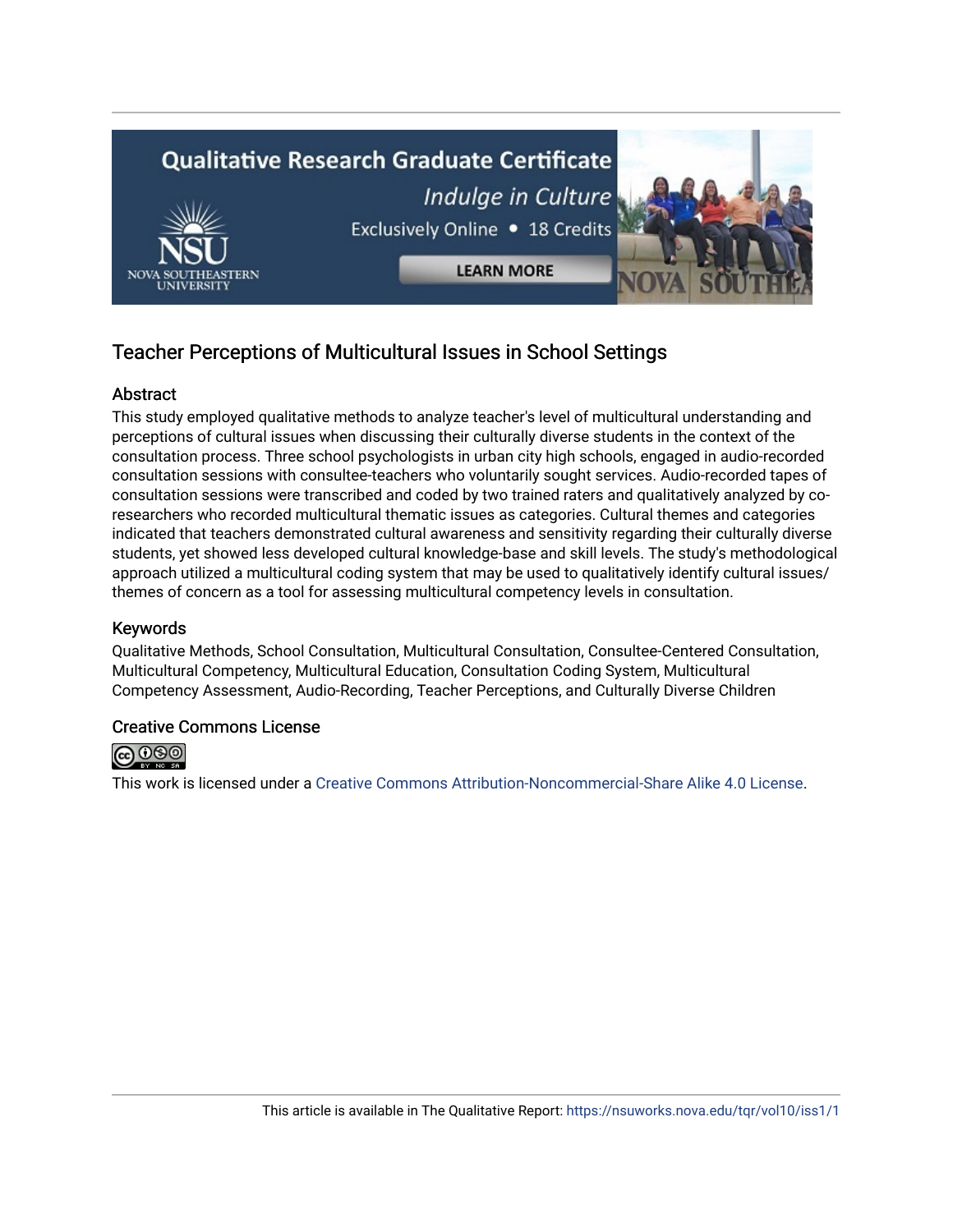# **Teacher Perceptions of Multicultural Issues in School Settings**

# **Danielle Martines**

Montclair State University, Montclair, New Jersey

*This study employed qualitative methods to analyze teacher's level of multicultural understanding and perceptions of cultural issues when discussing their culturally diverse students in the context of the consultation process. Three school psychologists in urban city high schools, engaged in audio-recorded consultation sessions with consulteeteachers who voluntarily sought services. Audio-recorded tapes of consultation sessions were transcribed and coded by two trained raters and qualitatively analyzed by co-researchers who recorded multicultural thematic issues as categories. Cultural themes and categories indicated that teachers demonstrated cultural awareness and sensitivity regarding their culturally diverse students, yet showed less developed cultural knowledge-base and skill levels. The study's methodological approach utilized a multicultural coding system that may be used to qualitatively identify cultural issues/themes of concern as a tool for assessing multicultural competency levels in consultation. Key Words: Qualitative Methods, School Consultation, Multicultural Consultation, Consultee-Centered Consultation, Multicultural Competency, Multicultural Education, Consultation Coding System, Multicultural Competency Assessment, Audio-Recording, Teacher Perceptions, and Culturally Diverse Children* 

As the ethnic composition of the United States continues to increase, the prospect that more educators will work with a diverse student population is quickly becoming a reality. To date, researchers (Banks, 2002; Ladson-Billings, 2001; McLaren, 1997; Ramos-Sanchez, Atkinson, & Fraga, 1999; Sue, Bingham, Porché-Burke, & Vasquez, 1999) have observed that there continues to be a need for multicultural-oriented competent educators in the United States. Consequently, teacher multicultural education (Banks, 2002; Gollnick & Chinn, 2002; Ladson-Billings, 2001) is now assumed to be an essential component of an educators' repertoire. Many university training programs have incorporated multicultural education courses in their programs (Banks & Banks, 1995). Furthermore, numerous texts have been published on multicultural instructional strategies for teachers to utilize that serve to increase teachers' cultural awareness, knowledge, and skills. Moreover, as a result of multicultural education advocacy and the influx of literature available in this instructional area, an important component of any multicultural competent educator's training requires having knowledge of teaching strategies for racial/ethnic minority (Banks, 2002; Gay, 2000; Howard, 1999; Ladson-Billings, 1999; Nieto, 1999).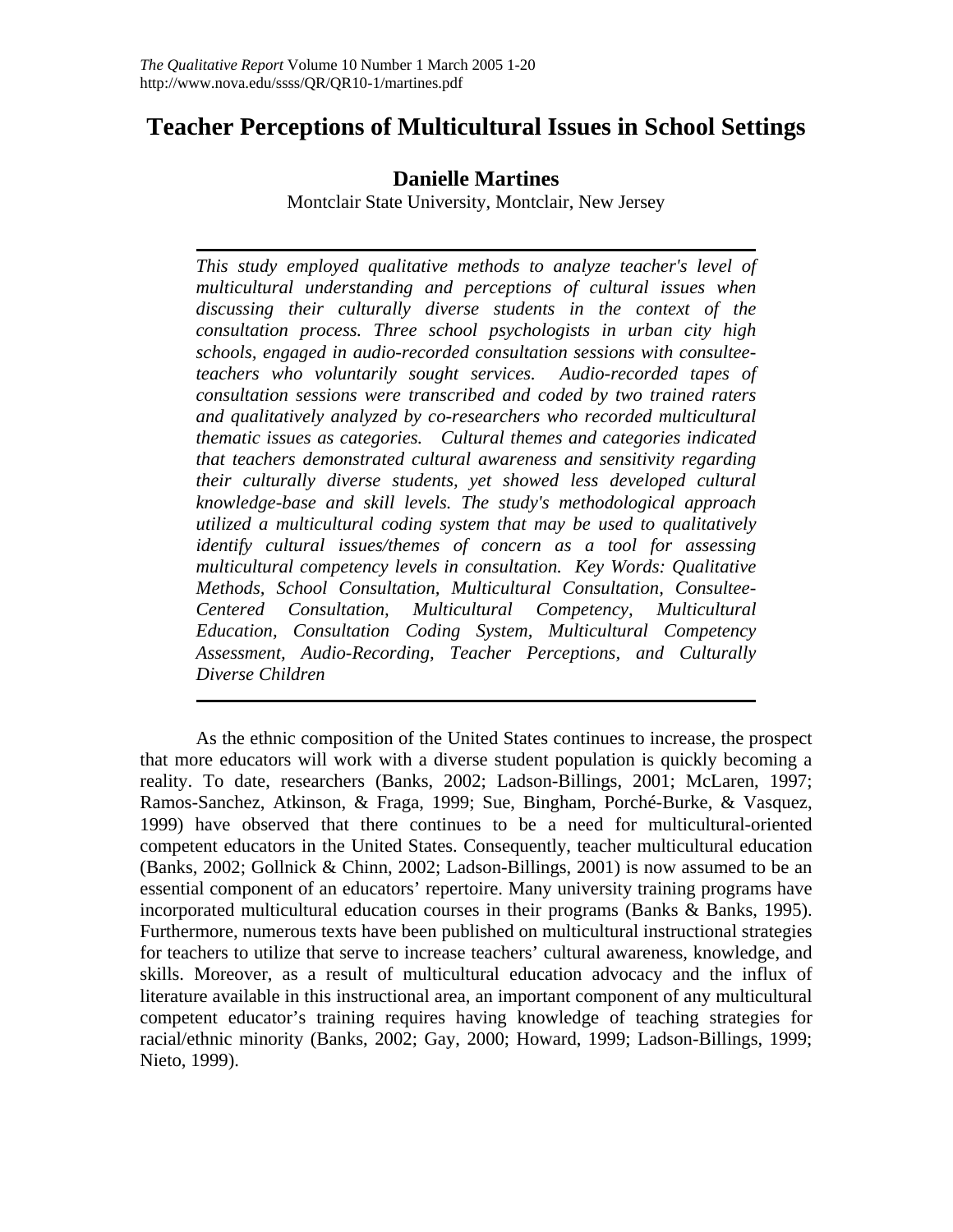In this respect, multicultural competence has been defined as requiring three increasing levels of understanding: awareness, knowledge, and skills (Atkinson, Morton, & Sue, 1998; Pedersen, 1988; Sue, 2001; Sue, Arredondo, & McDavis, 1992).

Consequently, educators should be prepared to observe, discern, and discuss their culturally and linguistically diverse (CLD) students' problems with the required cultural awareness, knowledge, and skills. It is with this foresight that the present study explored teachers' perceptions of multicultural issues relating to their (CLD) students within urban city high schools. The following inquiries were envisioned: 1) What are the general topics of concern or themes that teachers discuss or discern regarding their everyday interactions with their CLD students?, 2) Do a number of thematic categories emerge in terms of these concerns that can be linked to the theoretical research literature?, and 3) What is the level of multicultural competence reflected by teachers' perceptions of these issues (i.e., cultural sensitivity, knowledge, and skills)?

Correspondingly, an investigation of teachers' multicultural issues and/or concerns may be accomplished through the services of a school psychologist during school-based consultation sessions with consultee-teachers (Behring, Cabello, Kushida, & Murguia, 2000; Behring & Ingrahm, 1998; Erchuls & Martens, 2002; Nastasi, 2000). The accessibility of consultation services is a necessary one in order to ensure that teachers will have the opportunity to voluntarily discuss their student problems with trained practitioners. Therefore this study investigated from a qualitative perspective, the frequency and competency levels of categorical cultural themes and/or issues elicited by teachers when describing their CLD students during school-based consultation sessions between a school psychologist and a consultee-teacher. Accordingly, this process allowed a glimpse into how teachers in urban city schools described their CLD during their dayto-day consulting with school psychologists.

#### **Method**

#### **School Psychologist Participants**

Three masters level certified school psychologists participated in providing consultee-centered consultation sessions. All three were female and had consultation experience in their graduate school training as well as from 15 to 20 years of workrelated experience. One was African American and two were of Latino descent.

#### **Volunteer Consultee-Teachers**

Consultee-teachers from three high schools in the East Bronx in New York City were encouraged to attend consultation sessions by a letter of invitation placed in their faculty mailboxes from the internal-based school psychologist. The sites for this investigation were chosen for their high percentage rate of racial-ethnic minority students. Consequently, these particular schools provided opportunity for consultation services to involve CLD students. Table 1 illustrates the percentage of racial/ethnic minority students in each of the three schools.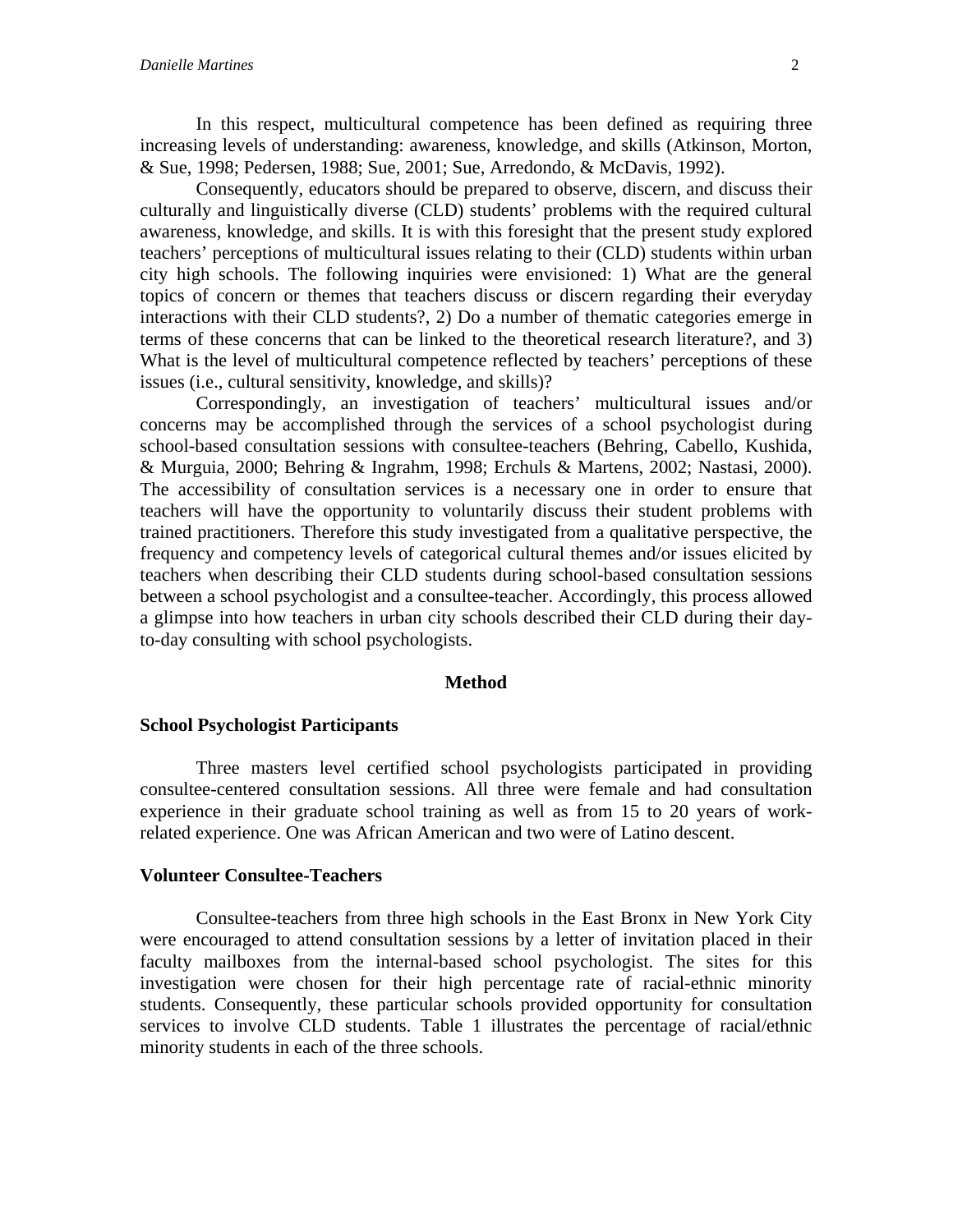*Percentage of Racial/Ethnic Student Population in School 1, 2, and 3* 

| winte, Attitually Attituditually, Thispathle, Assiant, and Outlets |     |      |      |     |
|--------------------------------------------------------------------|-----|------|------|-----|
| School 1                                                           |     | 41.7 | 53.7 | 1.4 |
| School 2                                                           | 2.0 | 44.7 | 51.5 | 1.8 |
| School 3                                                           | 0.2 | 35.1 | 62.5 | 2.2 |

White, African/American, Hispanic, Asian, and Others\*

\*Others include Pacific Islanders, Alaskan Natives and American Indians.

Twenty-four masters level teachers participated voluntarily. Most of the teachers (60%) had between 11 to 20 years of teaching experience. Twenty-three percent had 6-10 years of teaching experience and 20% had more than 20 years of experience. Teacher gender-variable was 31.7% male and 68.3% female. Teacher-demographic ethnicityvariable was: Latino, 48.3%, African American, 10.0%, and White, 38.3%, and 3.3% in the Other category.

### **Audio-Recorded Rater Training and Multicultural Consultation Coding System (MCCS)**

According to qualitative research methodology, the focus is on attempting to recapture reality as seen through the eyes of the participant, through processes that are inductive, generative, constructive, and subjective (Strauss & Corbin, 1990). In addition, qualitative research focuses on understanding and examining what individuals are doing, and on interpreting what is occurring by pursuing patterns, and/or themes of the participants' subjective perspectives. Suzuki, Prendes-Lintel, Wertlieb, and Stallings (1999) emphasized that qualitative methodology in research promotes the examination of multicultural environments and culturally diverse populations. These authors discussed the importance of identifying emerging cultural themes and coding these for their meaning.

There are three major components of qualitative methodology. First, there are data that can come from various sources, interviews, and observations, that are the most common of such sources. The second component consists of different analytic or interpretive procedures that are used to arrive at findings. The latter component includes techniques for conceptualizing data and is also known as the process of "coding". Written and verbal reports are the third component. Through the use of such reports, the investigator can examine verbatim interviews and extricate patterns, themes, and form categories that aid in the development of the basic knowledge emerging in the investigation.

Based on this viewpoint, the utilization of qualitative methods in this study served as an opportunity to discover and interpret the distinct culturally oriented themes that consultee-teachers verbalized when discussing their CLD students. The qualitative analysis of audio-recorded interviews was the method employed for this study (Bogdan &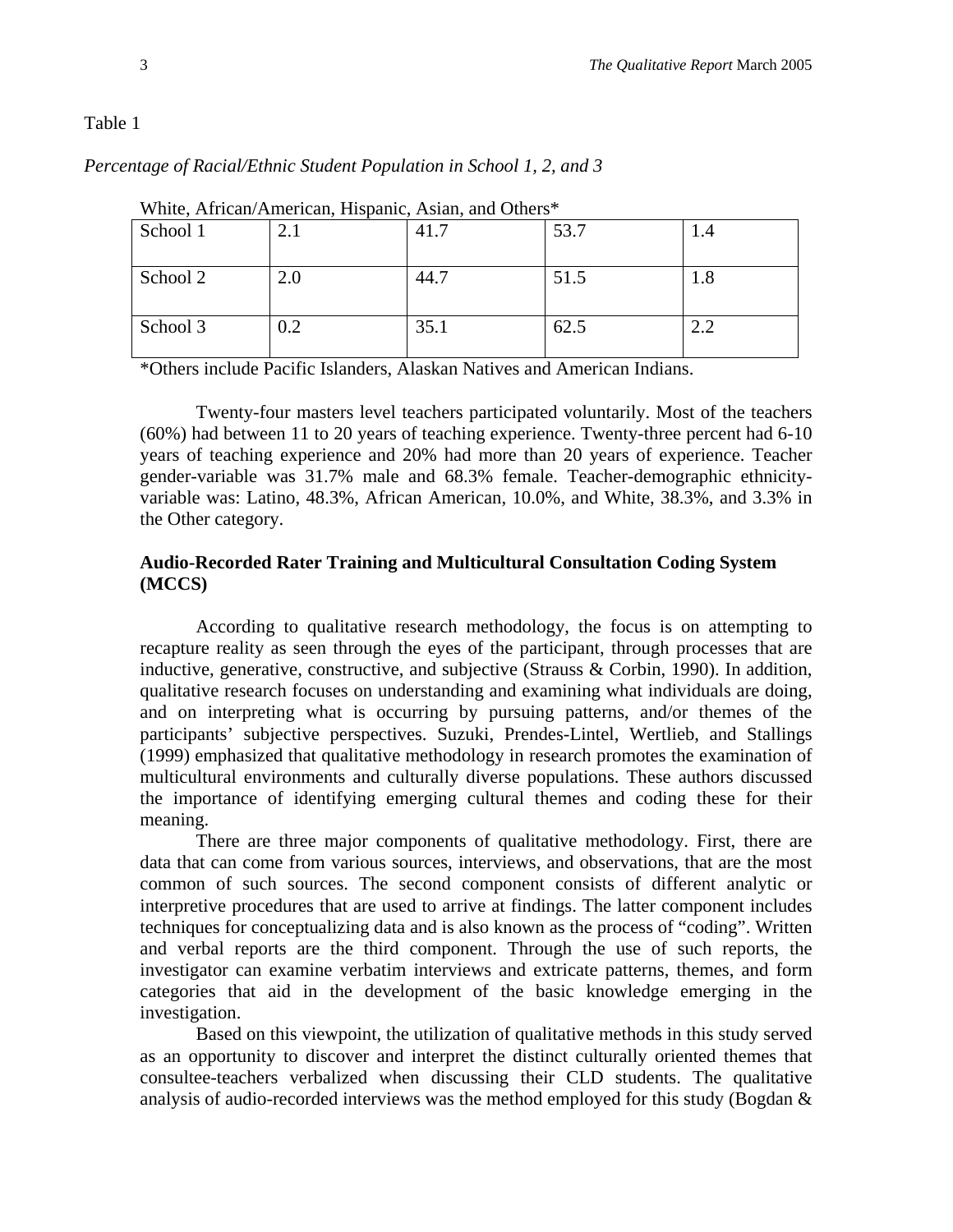Biklen, 1982; Kopala & Suzuki, 1999; Ponterotto & Casas, 1991; Strauss & Corbin, 1990).

The data analysis of the consultee-teachers' cultural themes was viewed as an undertaking of inquiry pertaining to the hypothesized detection of cultural dialogues during consultation sessions. Such an analysis examined the descriptive type of each consultee-teachers' statement for their cultural content through the utilization of the Multicultural Consultation Coding System (MCCS). This coding system served to qualitatively examine teacher's multicultural competencies according to the major multicultural proficiencies cited in the literature (Atkinson, Morton, & Sue, 1998; Pedersen, 1988; Sue, 2001; Sue, Arredondo, & McDavis, 1992).

Two school psychology graduate students served as independent raters for the coding of audio-recorded verbatim transcriptions of the consultation sessions. Each had consultation experience from their graduate studies and school-based practicum. Raters were trained in qualitative methods and in the interpretation of cultural themes by the investigator utilizing the qualitative MCCS system (Kopala & Suzuki, 1999; Strauss & Corbin, 1990).

Consequently, the MCCS was developed for this study as a tool for the investigation of consultee-teachers' multicultural competencies. The MCCS identifies the verbatim multicultural statements exchanged by consultee-teachers during consultation and measures the statements' intensity levels of cultural competency. The levels of multicultural competency were adopted from the three major multicultural proficiencies cited in the research literature as: (a) multicultural awareness, (b) multicultural knowledge, and (c) multicultural skills (Atkinson, Morton, & Sue, 1998; Pedersen, 1988; Sue, 2001; Sue, Arredondo, & McDavis, 1992). Thus, the competency intensity levels of multicultural statements were coded as:  $0 =$  non-cultural statement,  $1 =$  multicultural awareness statement,  $2 =$  multicultural knowledge statement, and  $3 =$  multicultural skills statement.

This verbatim coding scheme is in keeping with the established need for identifying and evaluating the communication processes that take place during consulteecentered consultation and follows analogous methods identified previously by past researchers (Bergan & Tombari, 1976; Conoley & Conoley, 1992; Zins, Kratochwill, & Elliot, 1993).

The MCCS was designed specifically for qualitative analysis and does not adhere to quantitative standards. Its theoretical foundation is based solely on the use of qualitative methods that "…refers to research that produces descriptive data: People's own written or spoken words and observable behavior" (Taylor & Bogdan, 1984). In this respect, the MCCS adheres to the postulated hypothesis that presumes the discovery of multicultural themes and adopts the open coding procedures described by Strauss and Corbin (1990). The utilization of such procedures assists in the discovery of consulteeteachers' culturally related concerns during conversational interactions in consultation. Furthermore, as aforementioned, it is in keeping with the recommendations made in the literature regarding the analysis of qualitative descriptions of teachers' multicultural competency levels of awareness, knowledge, and skills (Bergan & Tombari, 1976; Conoley & Conoley, 1992; Kopal & Suzuki, 1999; Ponterotto & Casas, 1991; Zins, Kratochwill, & Elliot, 1993).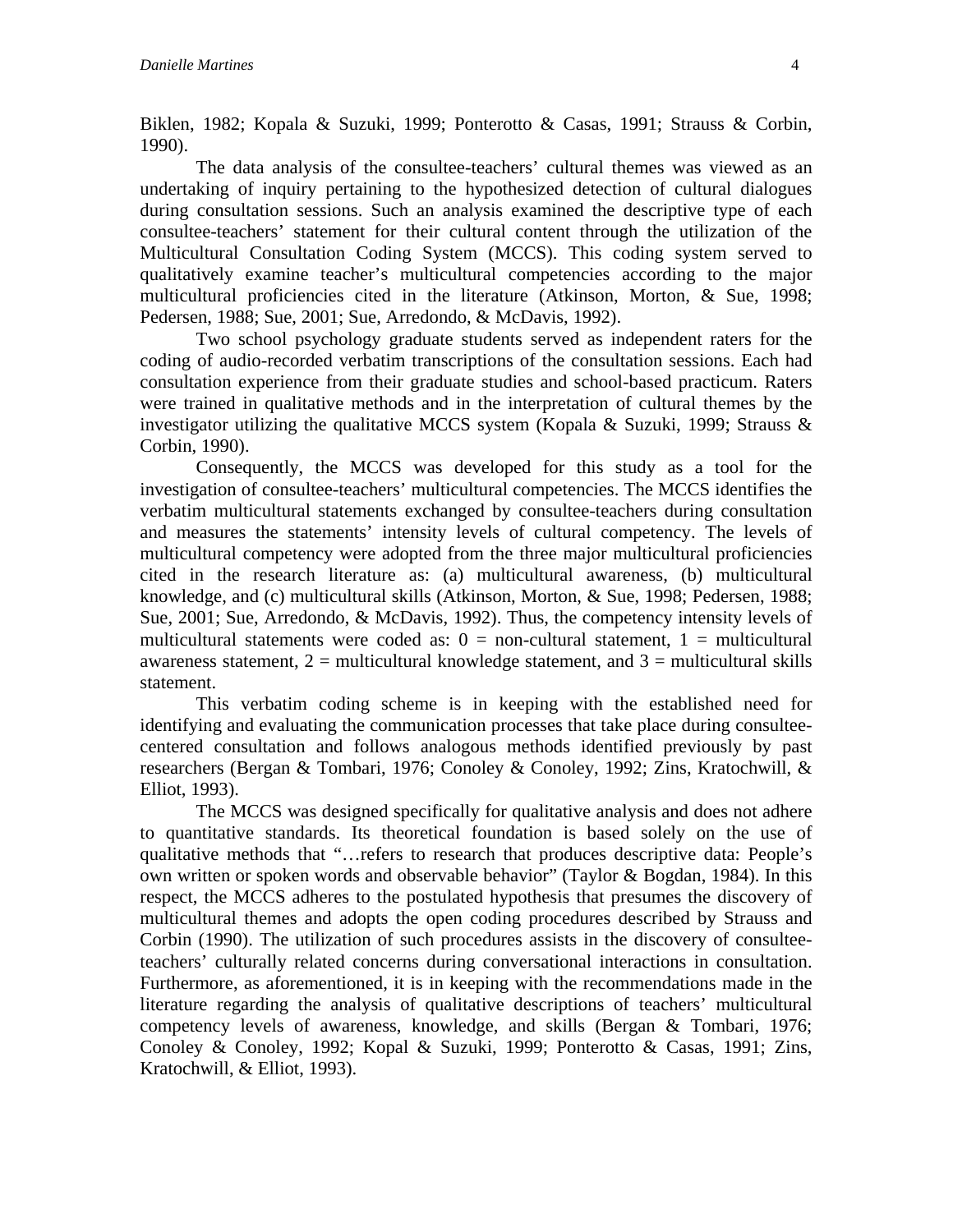Consequently, the open coding and category rationale described by Strauss and Corbin (1990) were modified to suit the purpose of the MCCS coding system. Strauss and Corbin explain open coding as "the process of breaking down, examining, comparing, conceptualizing, and categorizing data." A category is described as a classification of concepts. This classification is encountered when specific concepts are compared and seem to comprise similar phenomena. These phenomena are then compiled into more abstract concepts called categories. For the purposes of the MCCS, *all* extracted cultural themes were identified as the existing phenomena and only classified as categories when *similar* cultural "phenomena" (i.e., themes) occurred in the data three or more times. Accordingly, the standard for identifying a cultural theme (i.e., cultural awareness, knowledge, and skills) was first employed and followed the described cultural-theme coding procedures prior to the categorization of the data. Additionally, cultural themes that were not repeated three or more times, were nevertheless deemed important and rated as minor cultural themes but not assigned as a category.

Training took place over a 4-month period, which process required the raters to read the Strauss and Corbin (1990) text, as well as other chapters taken from qualitative methodology texts (Kopala & Suzuki, 1999).

In order to attain some level of expertise, a practice condition was designated. Applying the above mentioned qualitative "discovery" and the "open coding" methods that were adopted to suit the requirements of the MCCS, raters were first presented with: (a) operational definition of a multicultural statement, (b) description of each of three hypothetical types of multicultural competency statements (e.g., multicultural awareness, knowledge, and skills statements), and (c) excerpts of cultural statements that represented the three intensity levels of multicultural competency. The latter practice helped to clarify that non-cultural and multicultural statements were coded on competency intensity levels of 0, 1, 2, and 3.

Second, raters were presented with bogus practice consultation transcripts to examine for multicultural themes, applying the coding phase (i.e., the process of analyzing data). The third phase, the process of discovering categories (i.e., identifying similar cultural themes in the data and grouping them into categories), was accomplished with the investigator and a doctoral level, bilingual consultant/school psychologist through collaborative team analysis. The exercise phase on these techniques served to develop some degree of expertise prior to implementing the original coding procedure in the actual study.

#### **Operational Definition of Multicultural Statements**

A multicultural statement was operationally defined as a statement that is primarily relevant to culture, race, or ethnicity. Such statements may have components that discuss: (a) behaviors and social patterns associated with specific socio-cultural values, attitudes, and customs; (b) issues concerning socio-psychological development, reflecting the discussed students' past history, personal experiences, and socio-cultural factors (which include racial identity, acculturation, and their impact on varied behaviors and affective states); (c) identification of specific problems and/or groups that need to be comprehended within their racial/ethnic minority context; and (d) historical factors and mainstream White group attitudes that impact upon racial/ethnic minorities and directly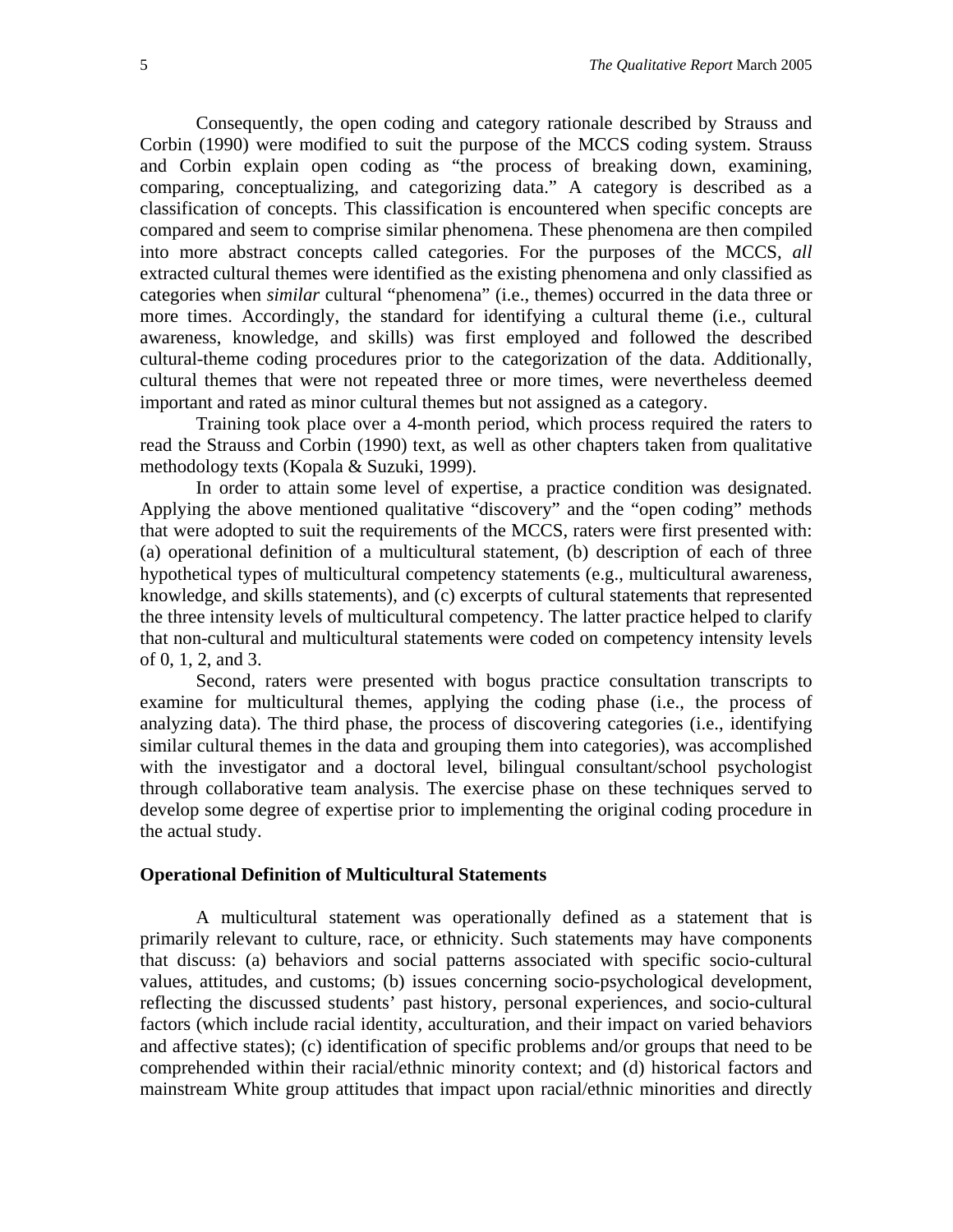or indirectly cause effects on the functioning of culturally diverse populations (Ponterotto & Casas, 1991; Ponterotto & Pedersen, 1993).

#### *Definition of multicultural awareness, knowledge, and skills*

Teacher multicultural awareness and/or knowledge was operationally defined as a measure of: (a) specific teacher awareness of his/her own cultural biases and awareness of the need for culturally distinctive knowledge in teaching a diverse student population, (b) the culturally distinctive acquired knowledge concerning recent multicultural research literature on culturally diverse students, and (c) those skills required to integrate cultural knowledge-base factors in the problem-solving process. They are also described as the teacher's application of his/her cultural knowledge to the problem-solving process.

#### *Categories*

A category was defined as a systematic identification of common multicultural themes or patterns extracted from the verbatim teacher transcripts. Strauss and Corbin (1990) defined a category as a classification of concepts that are compared with other concepts. The commonalities of these concepts are grouped together and form a more abstract concept called a category. Thus the measurement of multicultural awareness, knowledge, and skills was based on the frequency (how many times the theme occurred in the data) and its' competency intensity levels (i.e.,  $0 =$  non-cultural statement,  $1 =$ multicultural awareness statement,  $2 =$  multicultural knowledge statement,  $3 =$ multicultural skills statement) of teachers' multicultural statements. Three or more similar cultural themes were converted into a multicultural category.

#### **Procedures**

Three school-based school psychologists in three urban city schools participated in providing consultation services to consultee-teachers. Teachers were offered consultation services by a letter that was placed (by the school-based school psychologist) in the faculty mailboxes of the three urban city high schools. This process ensured a purely voluntary participation on the part of the consultee-teachers that eventually sought consultation services.

At the inception of the first consultee-consultant consultation session, the internalbased school psychologist was instructed to ask each consultee-teacher to sign a consent form for the audio-recording of each consultation session. Consultation sessions ranged from 15 to 45 minutes.

The actual consultation process was not altered. However, prompts or probes on the part of the consultant school psychologist were factual or "culturally neutral" questions such as name of student, age, grade, academic status, and classroom behavior. Such probing was considered to be oriented toward a fairly generalized student information request and was not directed toward any particular mention of culturally ethnic issues. This was done to avoid swaying the direction of consultee-teachers' verbalizations unto cultural issues that they would *not* have originally mention had they not been prompted.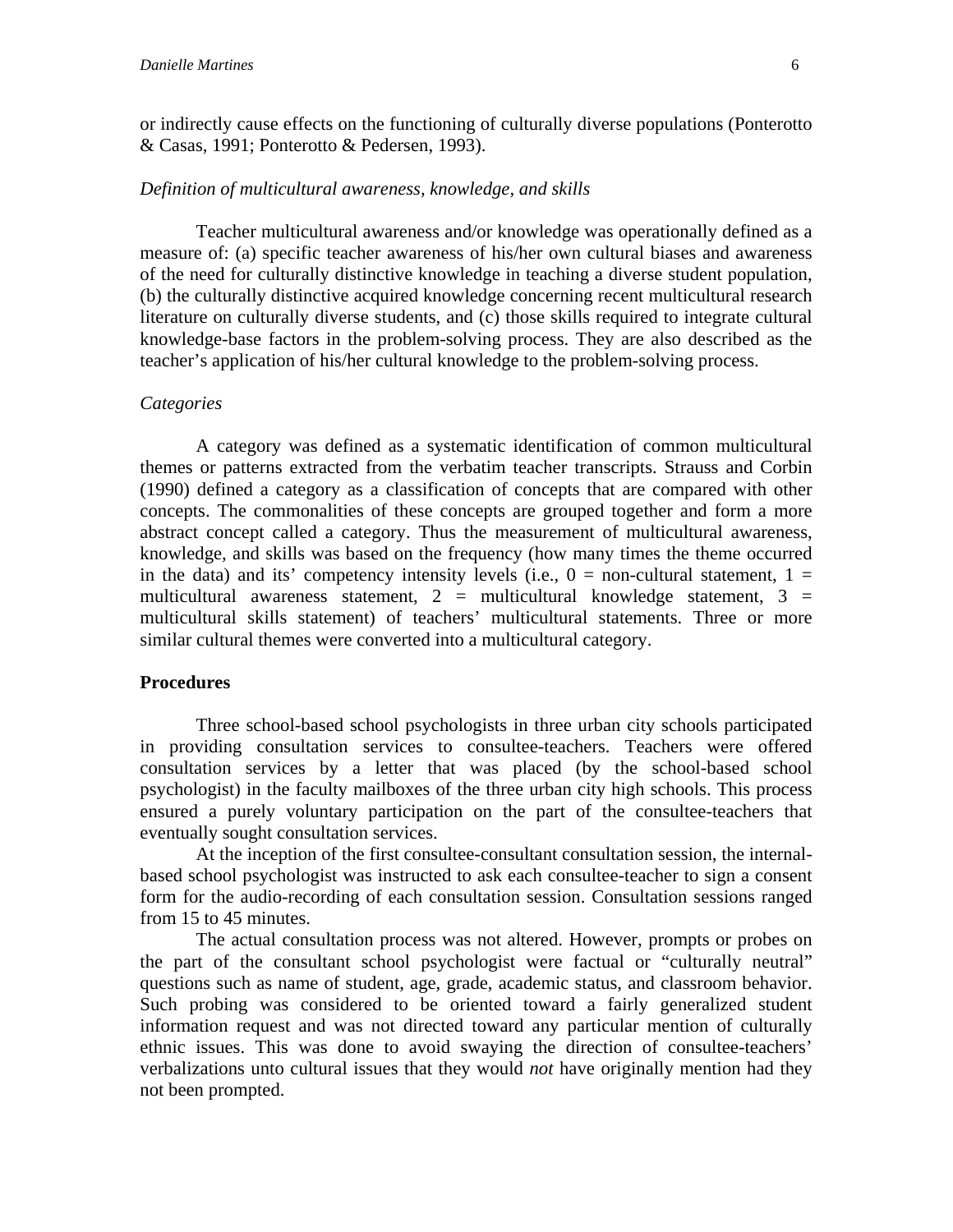Teachers, students, and consultant school psychologists were treated according to the Ethical Principles of the American Psychological Association (APA) and the consultation ethics guidelines (APA, 1990; Cieurzo & Keital, 1999). Protection of confidentiality was assured and explained to both the consultant school psychologists and the volunteer teacher participants. Only the first names of teachers were used during the consultation sessions. For the preservation of confidentiality, fictitious names were given to the discussed students.

At the study's inception, the verbal dialogues obtained during consultation sessions were transcribed verbatim by the raters from the audio-recorded tapes and were coded on the cultural content and competency intensity levels of each consultee-teacher's statement(s) using the described MCCS coding procedures utilized in the training sessions.

In regard to the actual coding of the transcripts, a system was set up that adhered to the following procedures:

1. Each rater created a computer file. The file was labeled "Verbatim Transcripts." In the verbatim transcript file, a column was designated for coding the intensity levels (i.e., 0, 1, 2, and 3) of each consultee-teacher's statement(s) from each school. Raters were instructed to chronologically "number" (on the actual transcript) each statement made by a consultee-teacher.

3. Raters then proceeded to code the intensity level of each statement for its multicultural competency content (i.e., 0, 1, 2, and 3). Each rater scanned every teacher statement(s) of the audio-recorded transcription obtained from the three schools for cultural themes and/or issues. The raters independently coded the first six verbatim transcripts for cultural themes or issues. The latter procedure was implemented in order to attain inter-rater reliability. Raters proceeded to code the remaining transcripts independently. An interrater reliability of .85% was judged as acceptable proof of inter-rater agreement. A .86% inter-rater reliability was reached between the two raters.

#### *Validity of category coding*

The coding of multicultural categories was performed by an investigator and a doctoral level, bilingual consultant/school-psychologist. In order to ensure that the category-coding phase was not contaminated by experimenter bias, the bilingual consultant-school psychologist was required to: (a) learn the MCCS coding procedures, (b) review the verbatim transcript data that the raters had coded for multicultural themes and competency intensity levels, and (c) proceed to define and collaborate in the naming of categories with the investigator. The investigator followed identical procedures. Both reached complete agreement on the observed cultural data found in each of the verbatim transcripts. Additionally, both agreed in the category naming. This method is in accordance with the recommendations made by Suzuki, Prendes-Lintel, Wertlieb, and Stallings (1999) for identifying emerging multicultural themes and coding through collaborative teamwork.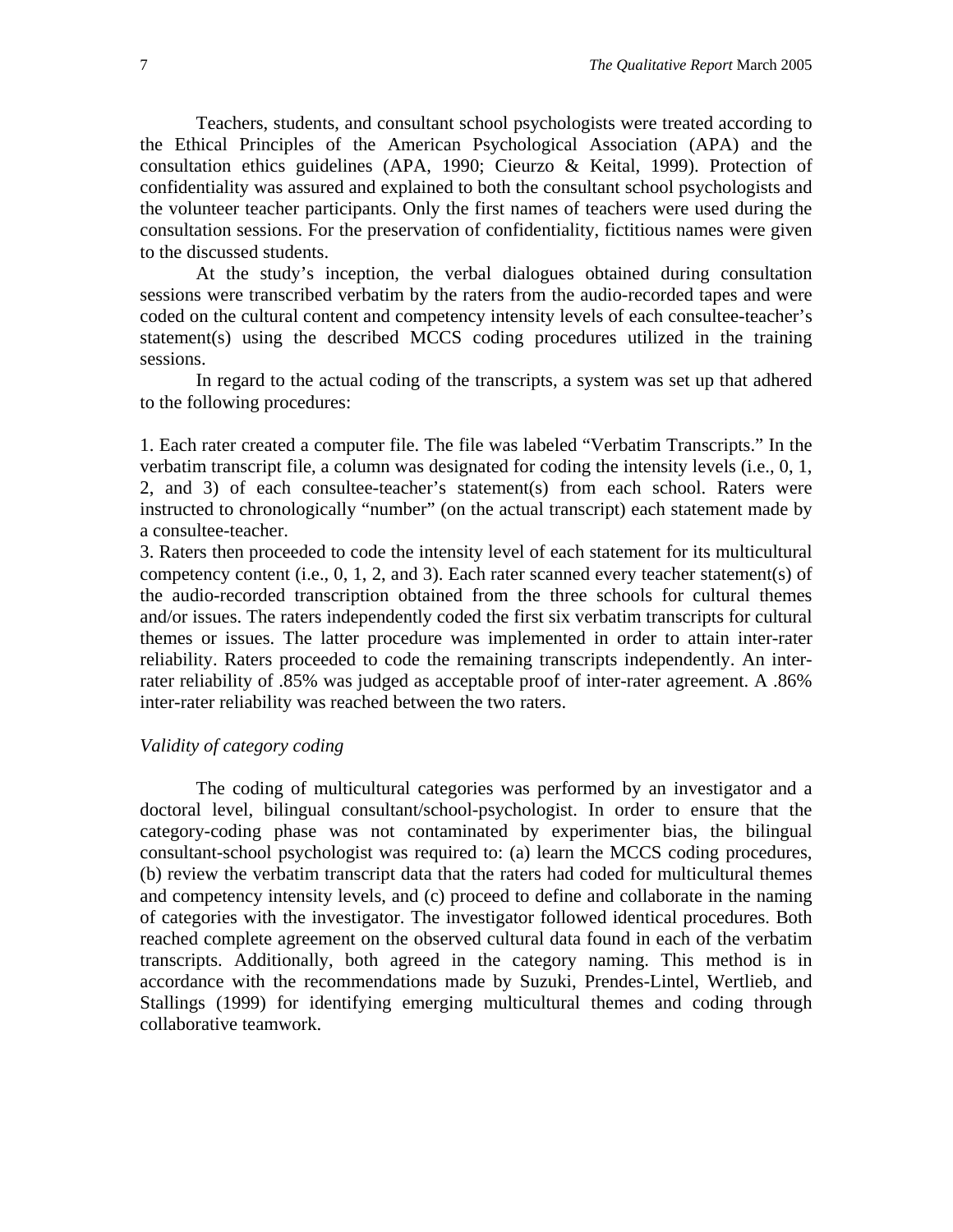#### **Findings**

The consultation sessions yielded a total of 37 interviews with 24 teachers participating from the three schools. Five transcripts described institutional policy concerns that required organizational consultation services and did not involve CLD students. These were excluded from the study's data. Ninety-four cultural themes were generated from the three schools. These sessions resulted in the accruement of 33 culturally diverse student cases from the three schools. The approximate age range of the students discussed was from 15 to 18 years of age. Of the students whose racial/ethnic identity was reported, the majority of them were African American and Latino (recent immigrants and first-and second-generation Latinos). Two were recently arrived immigrants from the Ivory Coast of Africa. Major themes and minor themes are presented below.

### **Major Multicultural Categories**

Table 2 illustrates 19 major cultural categories that were elicited during the first and/or second consultation sessions. These categories contain the primary basis of this study's first two research questions. The first research question explored the general topics of concern and/or themes that teachers discussed in their interactions with their CLD students. The second research question promoted inquiry into the number of cultural thematic categories that emerged pertaining to these concerns, which could be linked to the theoretical research literature. With respect to the first question, the data revealed that consultee-teachers manifested several important topics that provide insight into their concerns when discussing their CLD students (see Table 2). Moreover, teachers' multicultural perceptions were similar in all three schools.

Table 2

*MCCS Multicultural Categories/Themes Extracted From the Pilot Study* 

| mandana al-Calegories/Themes Extracted I rom the I tion state,                |  |  |
|-------------------------------------------------------------------------------|--|--|
| 1. Conflicts between recently arrived adolescent immigrant student and their  |  |  |
| biological parents in host culture.                                           |  |  |
| 2. Conflicts of bilingual/bicultural student due to contrasting cultures of   |  |  |
| adopted parents and biological parents.                                       |  |  |
| 3. Educational prejudices/biases in foreign language learning from host       |  |  |
| culture students.                                                             |  |  |
| 4. Cross cultural counseling needs of immigrant/bilingual-bicultural student. |  |  |
| 5. Economic problems of adolescent immigrant students' biological parents     |  |  |
| in host culture.                                                              |  |  |
| Psychological/emotional symptoms of adolescent immigrant students.<br>6.      |  |  |
| 7. Vocational needs of adolescent immigrant students.                         |  |  |
| 8. Vocational stressors of adolescent immigrant student.                      |  |  |
| 9. Racial/ethnic identity issues of adolescent immigrant student.             |  |  |
| 10. Reasons for immigration of adolescent immigrant student to host culture.  |  |  |
| 11. Cultural/ethnicity student information.                                   |  |  |
| 12. Educational background and current academic status in host culture.       |  |  |
| 13. First and second language acquisition of immigrant adolescent students.   |  |  |
|                                                                               |  |  |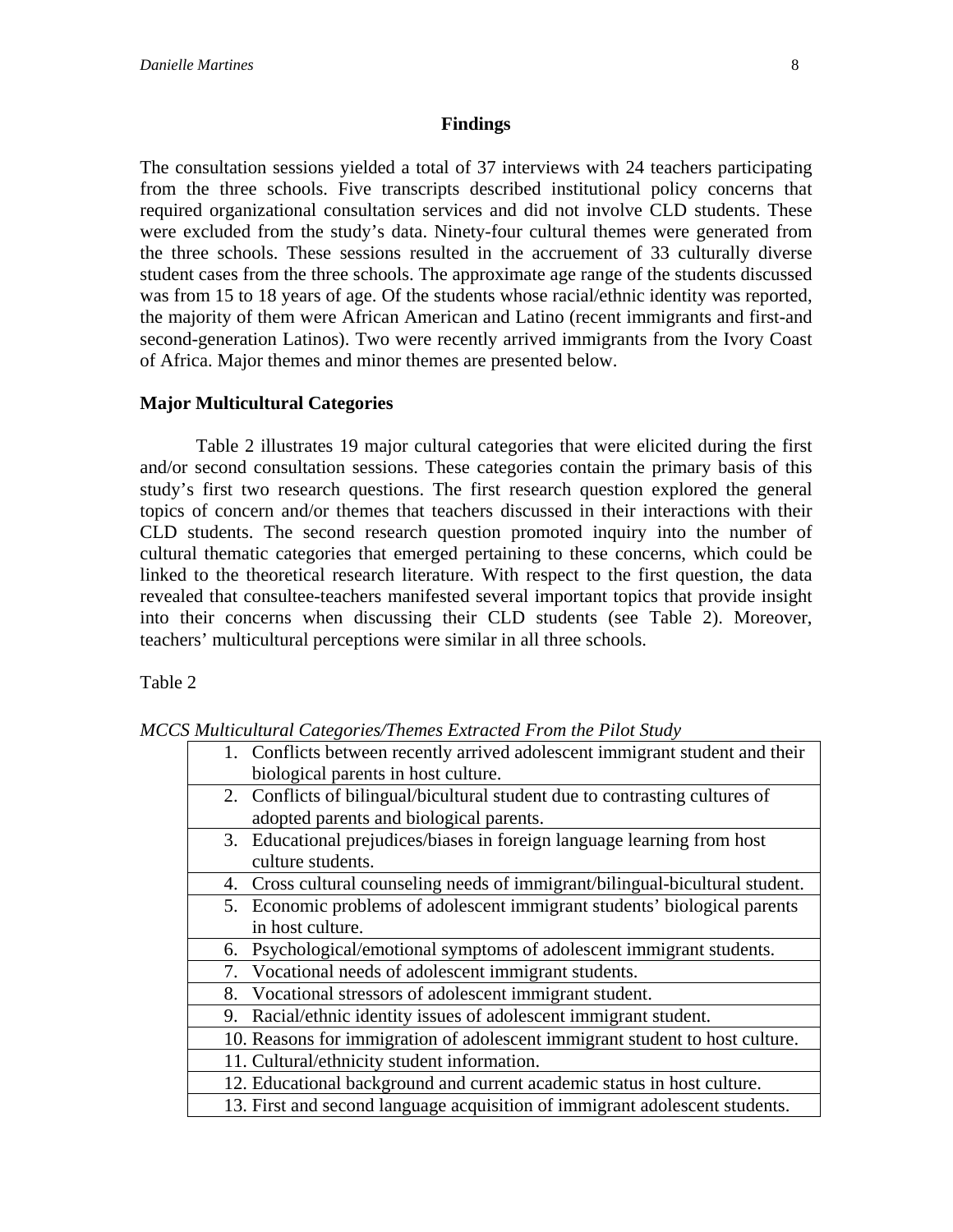| 14. Inappropriate criteria for assessing native language proficiency skills of  |  |
|---------------------------------------------------------------------------------|--|
| adolescent immigrant students.                                                  |  |
| 15. Educational needs of adolescent immigrant student in host culture.          |  |
| 16. Differences in linguistic skills of bilingual/bicultural students from host |  |
| culture and adolescent immigrant students.                                      |  |
| 17. Special Education and the adolescent immigrant student.                     |  |
| 18. Inclusion programs and the special education bilingual/bicultural student.  |  |
| 19. Screening criteria for inclusion programs and the special education         |  |
| bilingual/bicultural students.                                                  |  |

The findings for the second question revealed cultural thematic categories that emerged in terms of these concerns and that could be linked to the theoretical research literature. The following section denotes the specific categorical findings that can be comparatively linked to the multicultural research literature. They are presented in order of major reoccurrence. The third question concerning the level of competencies will be discussed after the analysis of the categories and minor themes.

Categorical sets, such as Category 11(cultural/ethnicity student information) and Category 12 (educational/academic status in host culture) are significant as they can be linked to qualitative methodology literature that emphasizes the importance of understanding the multicultural historical context of the participants under study, in addition to the need for history taking when discussing CLD students in order to avoid misunderstandings in their diagnosis (Canino & Spurlock, 2000; Suzuki, Prendes-Lintel, Wertlieb, & Stallings (1999). Furthermore, from a multicultural education perspective both categories demonstrate a cultural awareness of students' backgrounds and are considered an essential component of effective multicultural teaching (Banks, 2002; Gay, 2000; Howard, 1999). The following are excerpts of the cultural thematic data of these categories: "He is from the Dominican Republic and has lived in rural areas all his life… doesn't have a father…and now lives with his grandmother" (Category 11).

In Puerto Rico his mother says he didn't go to school regularly…also they didn't have the money for the textbooks…there you have to buy the books…here it is different; they have a better chance to learn since they get the materials they need. (Category 12)

Category 3 (educational prejudices/biases in foreign language) and 13 (first and second language acquisition of immigrant adolescent students) revealed consulteeteachers' recognition of bilingual language processes and of an existing phenomenon of prejudicial issues in non-immigrant students' second language acquisition educational requirements. These are notable consultee-teacher concerns since bilingualism is often not reinforced and cultivated (Canino & Spurlock, 2000; Gopaul-McNicol & Brice-Baker, 1998; Hakuta & Garcia, 1989). Of particular interest is consultee-teacher's identification of biases on the part of non-immigrant students' refusal to learn a second "foreign" language. Such a cultural theme has not been mentioned before in the prejudice reduction research literature (Bustos & Flores, 2001; Ponterotto & Pedersen, 1993) and is significant in understanding teacher behaviors and attitudes towards non-immigrant student biases in bilingualism. It is also significant since it brings to light how certain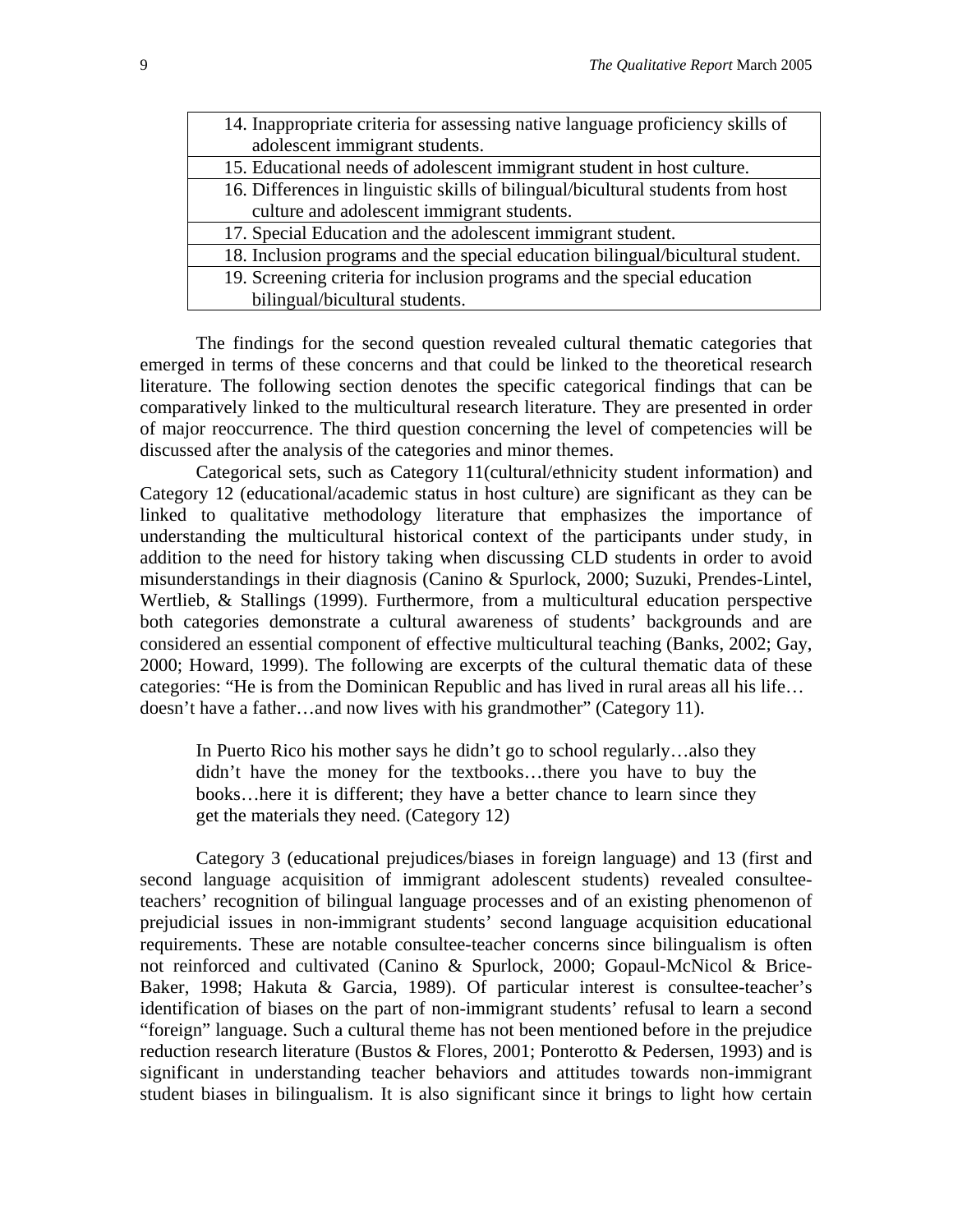The African-Americans in the class don't want to learn Spanish…they say, why do we have to learn this language….we don't need it…we don't need to learn *their* language….referring to the Dominican students in my class…they are always fighting about this and it stops the learning…. (Category 3)

It's hard for them to pick up English….most are 16 and 17 and a second language like English is hard to learn…they try but it's still a slow process. (Category 13)

Categorical sets of 10 (reasons for immigration of adolescent immigrant students), 15 (educational needs of adolescent immigrant student), 6 (psychological/emotional symptoms of adolescent immigrant students), and 4 (cross cultural counseling needs of immigrant/bilingual-bicultural student) revealed multiple immigration-related stressors involving the various reasons for immigration of adolescent immigrant students; their educational needs; and the detection of psychological/emotional symptoms leading to the cross-cultural counseling needs of the immigrant/bilingual-bicultural student. These identified stressors have been delineated by several researchers (Banks, 2002; Canino & Spurlock, 2000; Esquivel & Keital, 1990; Gopaul-McNicol & Brice-Baker, 1998; Ponterotto & Pedersen, 1993; Sue, Arrendondo, & McDavis, 1992) and appear to continue to challenge teachers in school settings. Themes extracted from the verbatim transcripts that describe these teacher concerns are:

Most of them tell me they came to this country to work not to study….they are really men at 17 and 18…they are ready to work and don't want to study, they want to help out their families. (Category 10)

We need to teach them how to read...some of them don't even know how to read in their own language. I have to start from scratch - mere sentences. (Category 15)

He looks depressed to me….I think he misses his country…there they had the beaches all day…the nice weather…here it's isolated….indoors all the time…he doesn't look well to me…very quiet in class, doesn't interact…rather dejected. He told me he felt like dying sometimes he's so suffocated…I'm really worried about him. (Category 6)

I told her aunt she needs counseling and I hope you will too…she is a very depressed young lady and is doing all the wrong things to fight it…anyway she is in need of direction…she is anxious all the time thinking that she is not fitting in with the class because she doesn't speak the language. I know her now she reacts if the students don't accept her,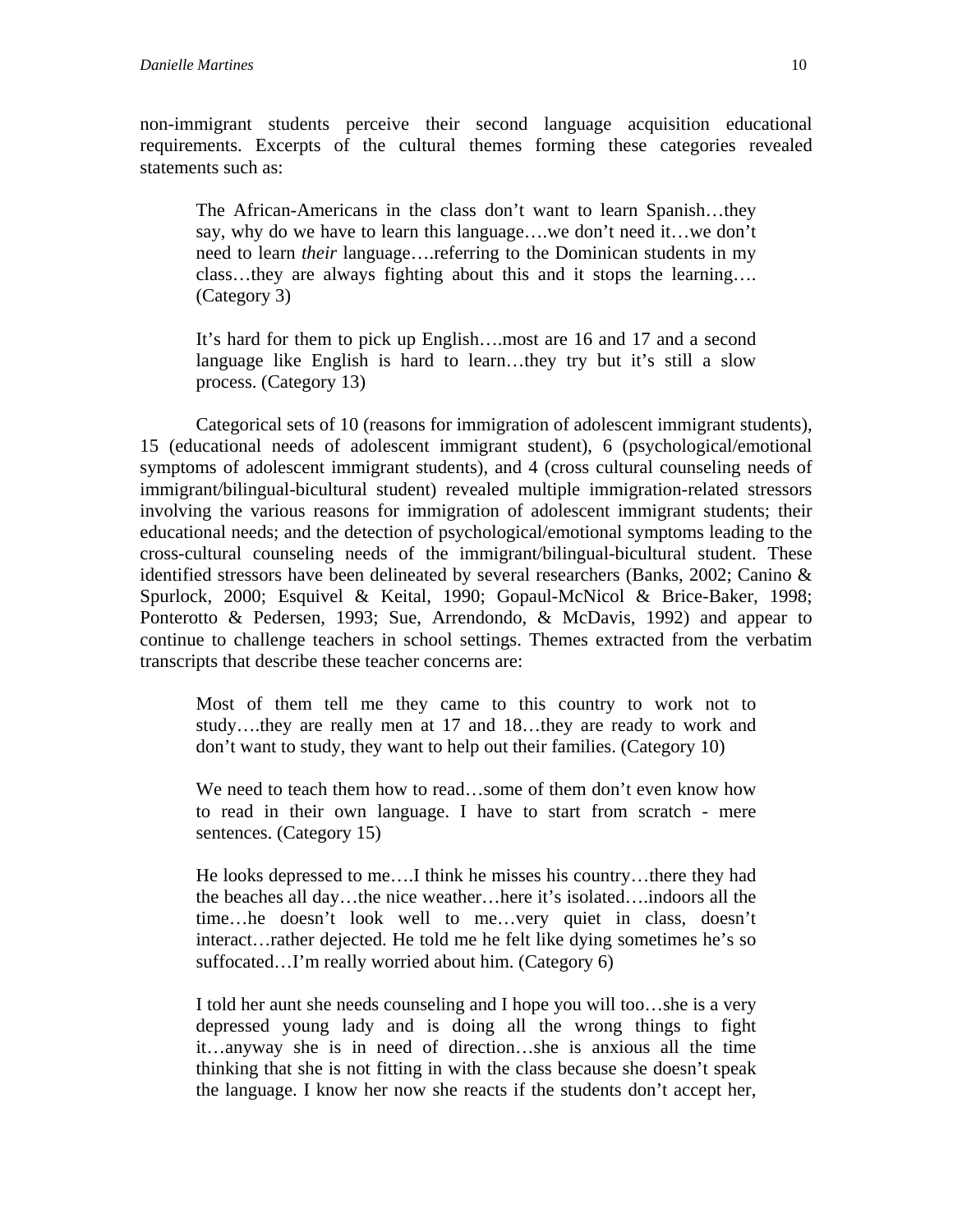thinks its because she is a Spanish speaking Dominican…anyway, she really would benefit if she had a nice woman counselor to talk to…you know to open up to and get support. (Category 4)

Categories 1 (conflicts between recently arrived adolescent immigrant student and their biological parents in host culture) and 5 (economic problems of adolescent immigrant students' biological parents in host culture) referring to the economic problems and conflicts between recently arrived adolescent immigrant students and their biological parents in the host culture, contributed further conformation of these stressors' potential harm on academic success and mental health (Canino & Spurlock, 2000; Gopaul-McNicol & Brice-Baker, 1998; Ponterotto & Pedersen, 1993).

His parents are from Peru and they are strict in their discipline…they want him to get an education...the kind they never had. He isn't interested and has started to go out late. This they will not tolerate. Also, he is becoming very American. He wants the type of clothes the kids in school are wearing and I guess the liberties that most of the kids here have…very different from his country and his parents view. (Category 1)

It is my understanding that the family is in trouble…they can't find work and are now on public assistance. The entire family is living in a one bedroom apartment. Maria told me that she is ashamed in front of her peers that she can't buy soda and pizza like the rest of them do at lunchtime….they're allowed to go across the street to the pizza shop…she stays in school and doesn't go with them. It affects her peer relations. I met her mother…a pleasant woman. She shared that economically she is beginning to think coming here was a mistake. Her husband is a mechanic but he can't find work because he doesn't speak English. I feel bad for Maria. I don't know how to help her. (Category 5)

Category 17 (special Education and the adolescent immigrant student) and 19 (screening criteria for inclusion programs and the special education bilingual/bicultural students), alluding to special education and the adolescent immigrant student revealed cultural themes that demonstrated consultee-teachers' attentiveness to the issues pertaining to an overrepresentation of immigrant/bilingual students in special education. The latter is a significant confirmation of what is well documented in the research literature (Canino & Spurlock, 2000**;** Suzuki, Ponterotto, & Meller, 2001). Themes from these transcripts were:

You know he is 18. The system will help him until he is 21 but he needs a lot of academic remediation. They have him in a self-contained class for learning disabled youths…Jose is not disabled, he's just way behind in academics. I did not help classify him but I was told that they had to classify him just so he could get the services he needs…like the smaller class room instruction and the individual attention. It's a shame he has to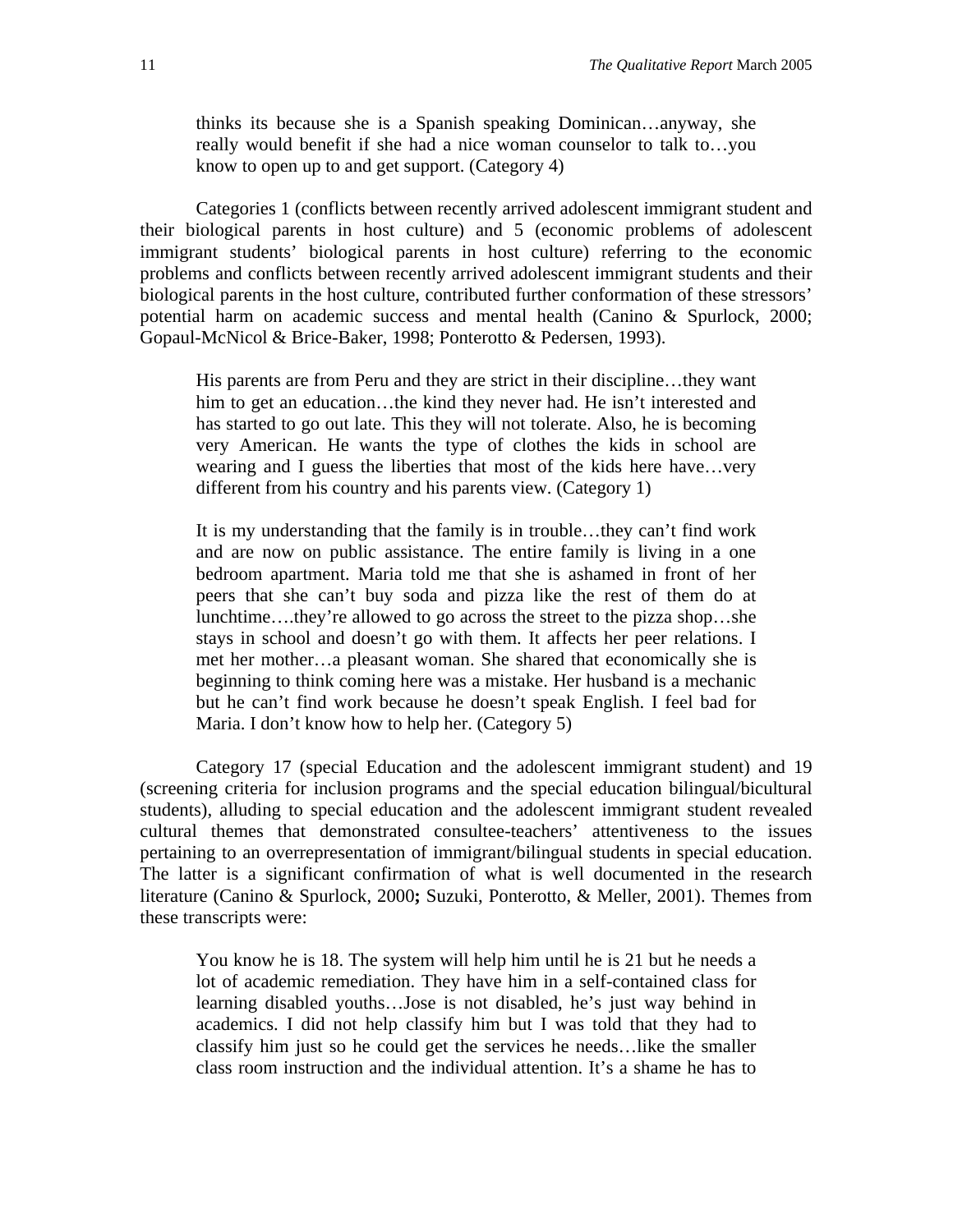go through the next few years with this classification just to get help. (Category 17)

They don't have the right tests to check for language dominance and for academic status. These young people that come don't speak our language and we need to have better ways of screening their academic status and their language proficiency. As it is Roberto has been placed in my class with all English speaking peers and I think that he really needs to be evaluated for special education services because I have seen his limitations…they are not those of a kid with a language barrier…it's more than that…but if he is classified he will have to leave this school because we don't have special education bilingual programs in this school…can you imagine how hurt he is going to be? (Category 19)

## **Minor Cultural Themes**

A total of nine salient minor cultural themes were culled from the consulteeteacher transcriptions. Although these themes emerged with less consistency, they are nevertheless noteworthy and cover a wide range of consultee-teacher multicultural concerns that manifest multicultural awareness. The minor themes were

- Concern for potential acculturation and assimilation stressors of recently arrived immigrant adolescent students in high schools.
- The need for bilingual education programs for immigrant students whose native language differed from the majority Spanish bilingual education program(s) currently offered.
- Informational issues regarding the adoption of immigrant adolescent students by Latino families residing in New York.
- Residential needs of immigrant students remaining in New York City to finish their high school education.
- Prevalence of single parenting with the immigrant family household.
- The need for an increase in younger Latino teachers who have experienced the acculturation and assimilation process and its anticipated stressors.
- Personal hygiene customs in the country of origin, which customs are notably different from those of the host culture.
- Implications of arranged marriage(s) of bilingual student(s) to recently arrived immigrant(s).
- Unlawful objectives formed by exposure to inappropriate role models when education is not always a priority for some immigrant adolescent students.

The third research question that was directed at establishing the level of consultee-teachers' multicultural understanding and/or competency (as reflected by the accruement of their multicultural statements' intensity levels and frequency) resulted in 68 level 1 multicultural awareness statements, 25 level 2 multicultural knowledge statements, and 3 level 3 multicultural skills statements, as measured by the MCCS.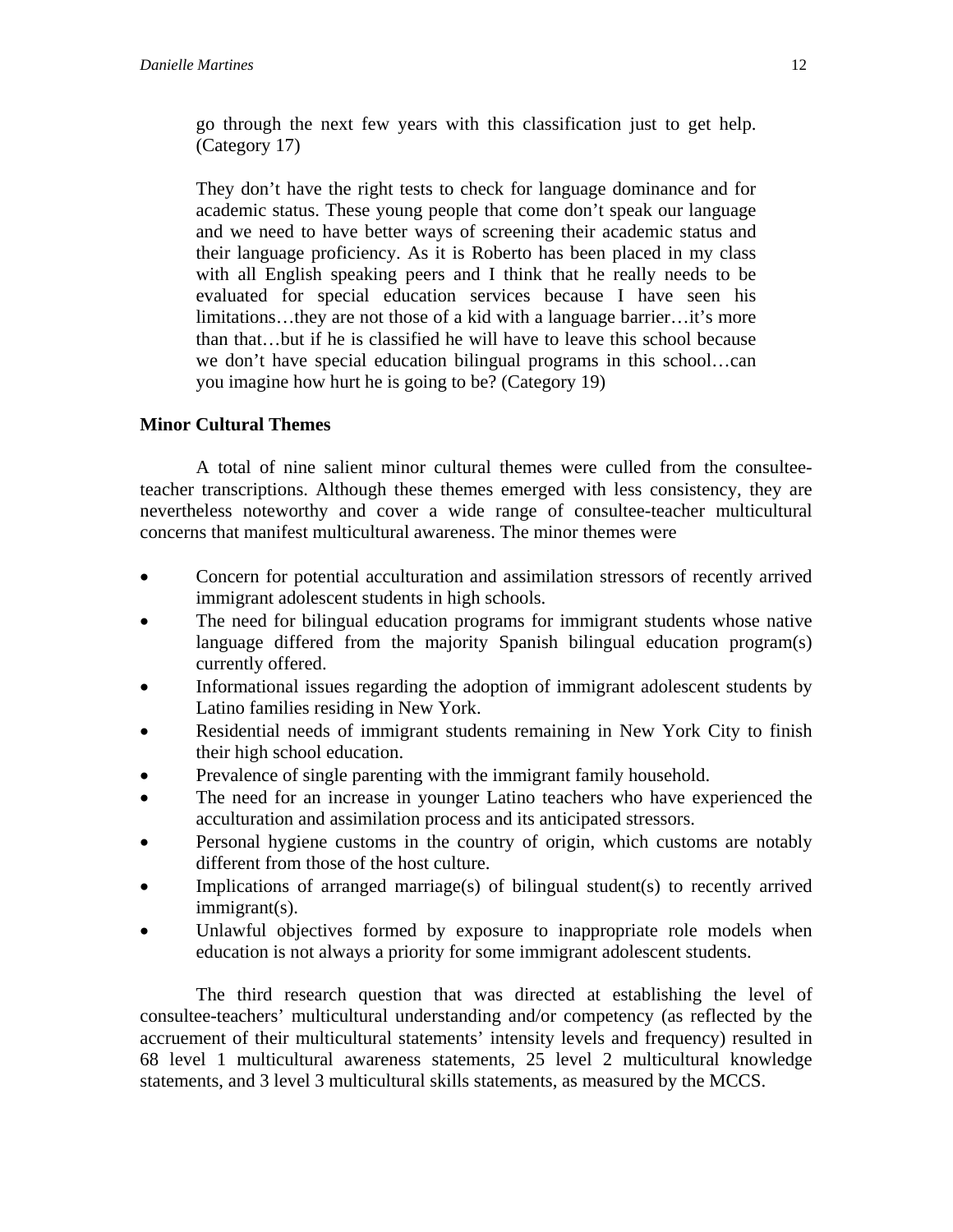Although the MCCS was developed to solely identify multicultural themes, two additional themes were generated from the transcripts, which although not culture specific, merit mentioning because they were considered to be partially related to viable indicators of cultural problems. Accordingly, the MCCS can screen out additional information from non-cultural themes that may prove of interest to educators. One noncultural theme addressed a teacher's sense of self-efficacy and the other referred to the utilization of prejudice prevention strategies in the classroom.

With regard to the teacher's sense of self-efficacy, a theme was generated by a young male Latino teacher that emphasized his displeasure at not having been given the opportunity to implement an effective intervention for a Latino immigrant student that had been accused of sexually harassing (verbally) two White female teachers. The Latino teacher described his frustration and inability to be efficacious in the following manner:

Emilio has been transferred…He had 12 adults in front of him charging him...first of all he should never have been approached by 12 teachers at once. I think I would have given Emilio the chance to express himself in a smaller group. Just the teacher, the counselor, and Emilio. Being from a Latin background myself I feel that I would have influenced the outcome…He is Latino and I know the struggles he has to go through…I would have addressed it to him directly. I would have told him to…if you do that again I am going to call your parents…If he did it again I would have called his parents and told them what happened and then expelled him from the academy.

An additional theme arose that presented a teacher's perspective on prejudice prevention the classroom. This particular theme implied a certain level of discomfort (for the teacher) associated with conducting prejudice strategies aimed at the reduction of prejudice for gender-identity issues. The consultee-teacher expressed her dilemma in the following manner:

He likes to sit with the girls and he enjoys girls' conversation, girls' topics…It's the way that he talks; it's the way he waves his hands, that kind of thing…He's from the Dominica Republic…most of them are Dominicans too {reference to the class composition}. Dominican machos…they call him Miguelita {the teacher further discussed a prejudice prevention intervention plan for her class proposed by the school psychologist} I like using the word prejudice for when I do this in the class because it's not only the homosexual approach; could be about nationalities, cultures…If I go by the homosexual topic they will feel like it's too direct…it may not be good for Miguel.

In summary, three things must be stated. First, given the small number of consultee-teachers' participation in the consultation sessions, an impressive array of cultural themes were generated. Secondly, several other cultural themes were generated which, though perhaps minor were nevertheless also important in their own right. Lastly, it was the intent of this study to qualitatively identify critical multicultural issues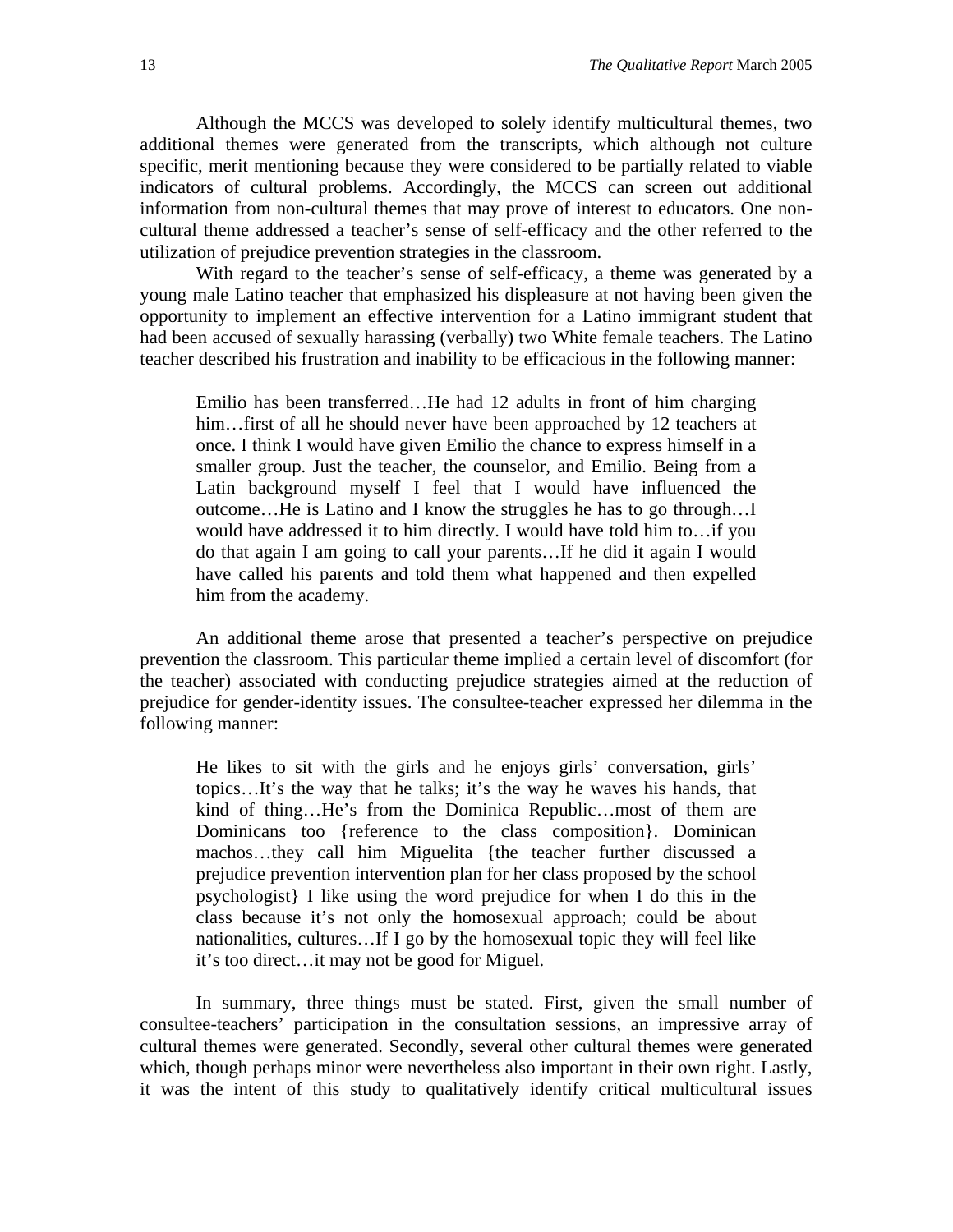discussed in consultative interviews by consultee-teachers and analyze the findings based on the literature's identification of multicultural awareness, knowledge, and skill competency. The category formation that was amassed served to describe the kind of cultural issues predominantly perceived by teachers in the three school settings. Thus, the results adhere to the purpose of the study.

#### **Discussion**

In this examination of teachers' multicultural perceptions, three research questions were posed. The following offers some answers to these questions and some future research directions are presented.

What were the general topics of concern or themes that teachers discussed regarding their everyday interactions with their culturally diverse students *and* what thematic categories emerged regarding these concerns that can be linked to the theoretical research literature? As aforementioned, the majority of consultee-teachers multicultural themes resulted in categorical sets that focused on prior multicultural literature topics of concern regarding culturally diverse populations. This corroborative finding reinforces the view that has been discussed in the multicultural literature (Banks, 2002; Canino  $\&$ Spurlock, 2000; Esquivel & Keital, 1990; Gopaul-McNicol & Brice-Baker, 1998; Ponterotto & Pedersen, 1993; Sue, Arrendondo, & McDavis, 1992; Suzuki, Ponterotto, & Meller, 2001).

Several comments are warranted concerning the major cultural themes. It should be noted that a small number of teachers participated in the consultation sessions. The fact that ninety-four cultural themes were generated during the consultation sessions from the three schools is impressive. Additionally, the fact that such themes were culled from three different urban city high schools indicates that within these particular schools, teachers experienced similar cultural concerns for their CLD students.

When scrutinizing the themes individually, consultee-teachers tended to verbalize cultural themes that primarily described themes that involved the discussion of cultural and ethnicity student information. This kind of information proved to rely heavily upon identifying students' country of origin and educational background and was a good indicator of teachers' awareness of the need for cultural background information of their students.

Another major theme that was noted was teachers' tendency to focus on the academic status of their culturally diverse students in their native countries. Moreover, a major cultural theme frequently noted demonstrated that teachers referred to first and second language acquisition needs of immigrant students. All of these themes imply a sense of cultural awareness on the part of the consultee-teachers in the area of the academic standing and linguistics needs of their students.

Likewise, teachers contributed other major cultural themes that implied a sense of cultural awareness and constructive knowledge-base**.** For example, numerous cultural themes focused on such cultural issues as: multiple immigrant adolescent acculturation stressors; linguistic skills of immigrant adolescents; cross-cultural counseling and vocational needs of adolescent immigrant students; language screening criteria and bilingual education needs; inclusion programs; and the special education of bilingual/bicultural students.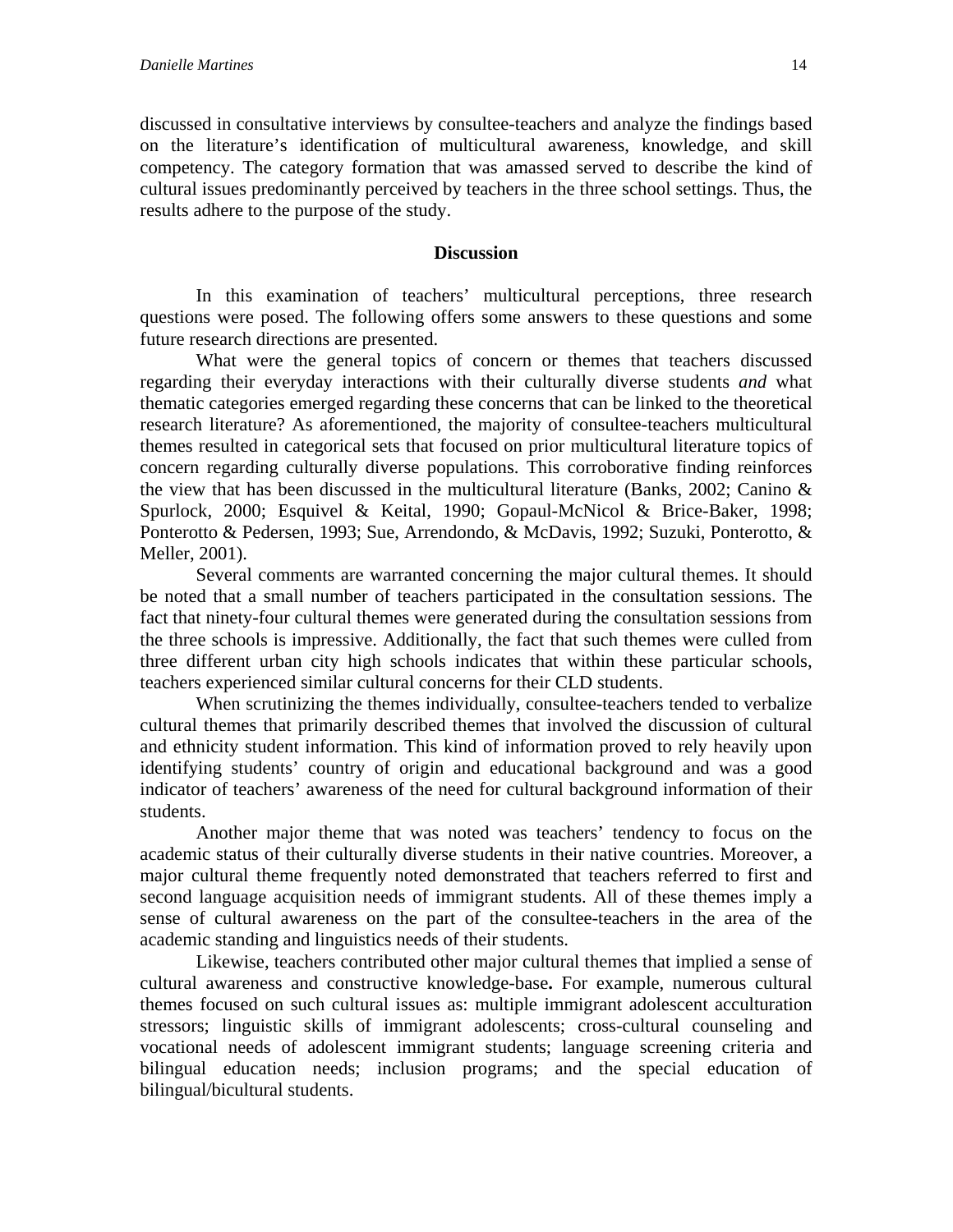However, with regard to themes reflecting cultural skills, teachers did not significantly manifest statements that were deemed to demonstrate a degree of skills. Such skills are described as the ability to integrate personal cultural knowledge-based factors into the problem-solving process. The lack of findings in this area suggests that consultee-teachers demonstrated more multicultural awareness, somewhat lesser cultural knowledge, but were much less inclined to demonstrate multicultural skills. This is an important limitation given the high concentration of multi-ethnic student population in each of the three high schools.

As aforementioned the multicultural education literature delineates that educators are obliged to take multicultural courses in graduate school (Banks, 2002). Moreover, Ladson and Billings (1999) also described multicultural staff development training programs that are often initiated at the school level to increase teacher multicultural education competency. This could explain the array of themes that focused on multicultural concerns that are directly related to the literature (i.e., multiple acculturation stressors; issues in bilingualism; history-taking; counseling; and vocational needs of immigrant students).

In summary, it may be that the participant teachers had taken multicultural courses and had been exposed to staff development presentations on professional issues in multicultural education. Indeed, in one of the schools, the consultant school psychologist remarked, "teachers are tired of having multicultural staff development days in this school". In this respect, teachers appear to have obtained certain levels of multicultural awareness and knowledge however the opportunity for the development of problem-solving skills may not always have been presented (Banks, 2002; Banks & Banks, 1995; Gopaul-McNicol & Brice-Baker, 1998). Along the same vein, Gopaul-McNicol and Brice-Baker (1998) have stressed "…a higher and more profound level of training is needed if cross-cultural competence is to be acquired" (p. 144). In this regard, the application of multicultural skills cannot take place without the opportunity to consult and implement appropriate interventions. Consequently, teachers would need to gain skills by using practices that address multicultural intervention training (i.e., collaborative, consultation, and teamwork) (Dettmer, Thurston, & Dyck, 2002).

If teachers in these schools resisted or failed to utilize consultation services, or were too busy to seek such services, most probably the development of skills was stagnated. This is a noteworthy speculation since it implies that teachers may need schedules that allow for the development of intervention skills. Apparently, having the multicultural awareness and knowledge to adopt modifications that inspire multicultural teaching methods may not necessarily provide growth in multicultural problem-solving skills. The findings also confirm the need for teachers to seek the assistance of consultant school psychologists when concerned about their CLD students since the goal of consultation is to increase educators' knowledge base and to assist in developing problem-solving skills (Dettmer, Thurston, & Dyck, 2002; Erchuls & Martens, 2002; Ingraham & Meyers, 2000).

Moreover, there are several reasons why teachers may or may not seek consultation services and each would need to be reviewed within the distinct school environment studied. Teachers may have had strenuous schedules that did not allow sufficient time for consultation thereby limiting the quantity of consultee sessions in this study or they may have had a high sense of self-efficacy, hence not seeking consultative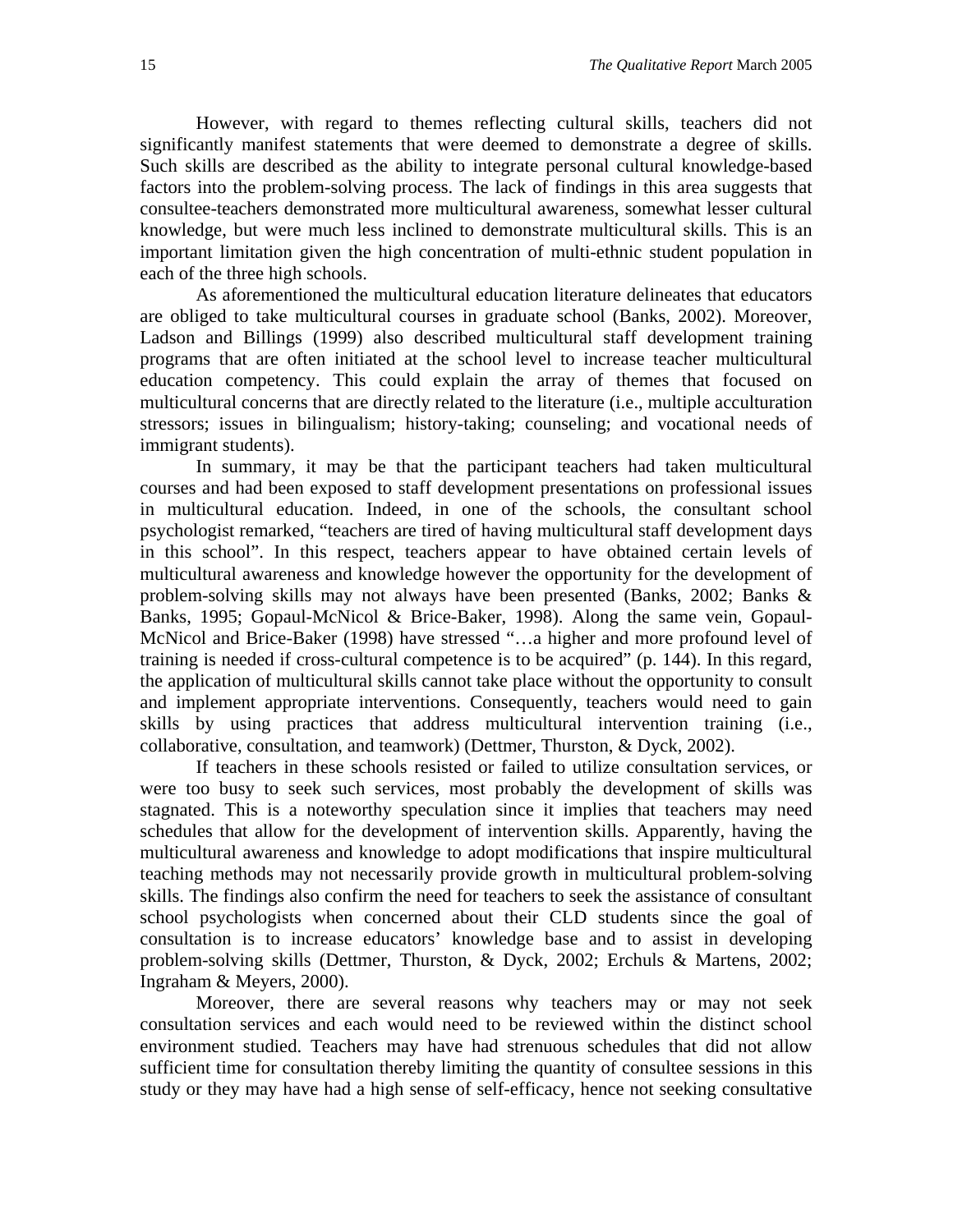advice. However, certain teachers appear to have "taken the time" from a busy schedule to seek consultation services. The latter could implicate that teachers who seek consultation are more motivated and/or devoted; less experienced and consequently need assistance; or have a "cultural awareness" pre-requisite that helps them recognize their need for further developing adequate cultural knowledge and skills for servicing CLD populations.

The third research question which was directed at establishing the level of consultee-teachers' multicultural competency as reflected by the accruement of their multicultural statements' competency intensity levels revealed more multicultural awareness on the part of teachers than knowledge and skills. This finding may be directly related to the aforementioned speculation that participant teachers in these schools appear to have developed multicultural competency as measured by levels 1 and 2 of the MCCS criteria but failed to develop level 3 competency skills. Again, this finding appears to suggest that although teachers may have acquired multicultural awareness and knowledge, the development of their skills may have been either neglected or stifled by different variables such as tight teacher schedules, lack of higher order practical intervention skills training, lack of administrative support for pursuing consultation services, or resistance - lack of motivation - to engage in interventions that would facilitate the development of such skills. In this respect, consultant school psychologists have an increased responsibility to promote and publicize consultation services at the school level since the intent of the multicultural consultant-psychologist is to increase consultee-teacher's cultural awareness, knowledge, and skills (Ingraham & Meyers, 2000).

#### **Commentary on the Minor Cultural Themes**

Also warranting commentary are the minor themes that were extracted from the verbatim transcriptions. Although minor, such themes implied the possibility of imminent problems arising within these schools that, if left unresolved by the teachers, could escalate into major concerns. The later findings are examples of the need to solidify teachers' perceptions and concerns into actual problem solving resolutions at the school level. Moreover, the cultural themes extracted from the consultation sessions were identical in three urban city high schools. Additionally, the concerns presented may be deemed as "culture-specific issues" that teachers often confront when interacting with CLD students.

These findings are meaningful since they suggest the continued need for observing teachers' discussion of student problems at the school level and appear to provide a richer array of teachers' current perspectives and issues.

Another significant finding indicated that the sample of major and minor cultural themes that were obtained demonstrate that immigrant teenagers are exposed to the reality of these cultural observations within the Morrisana section of the Bronx in New York City. It is not unreasonable to assume that these findings contribute cultural meaning that may be found in similar environments encompassing urban city high schools that are also currently experiencing an influx of immigrant students.

Correspondingly, the MCCS identification of similar major and minor cultural themes can help to affirm any important educational and social/emotional interventions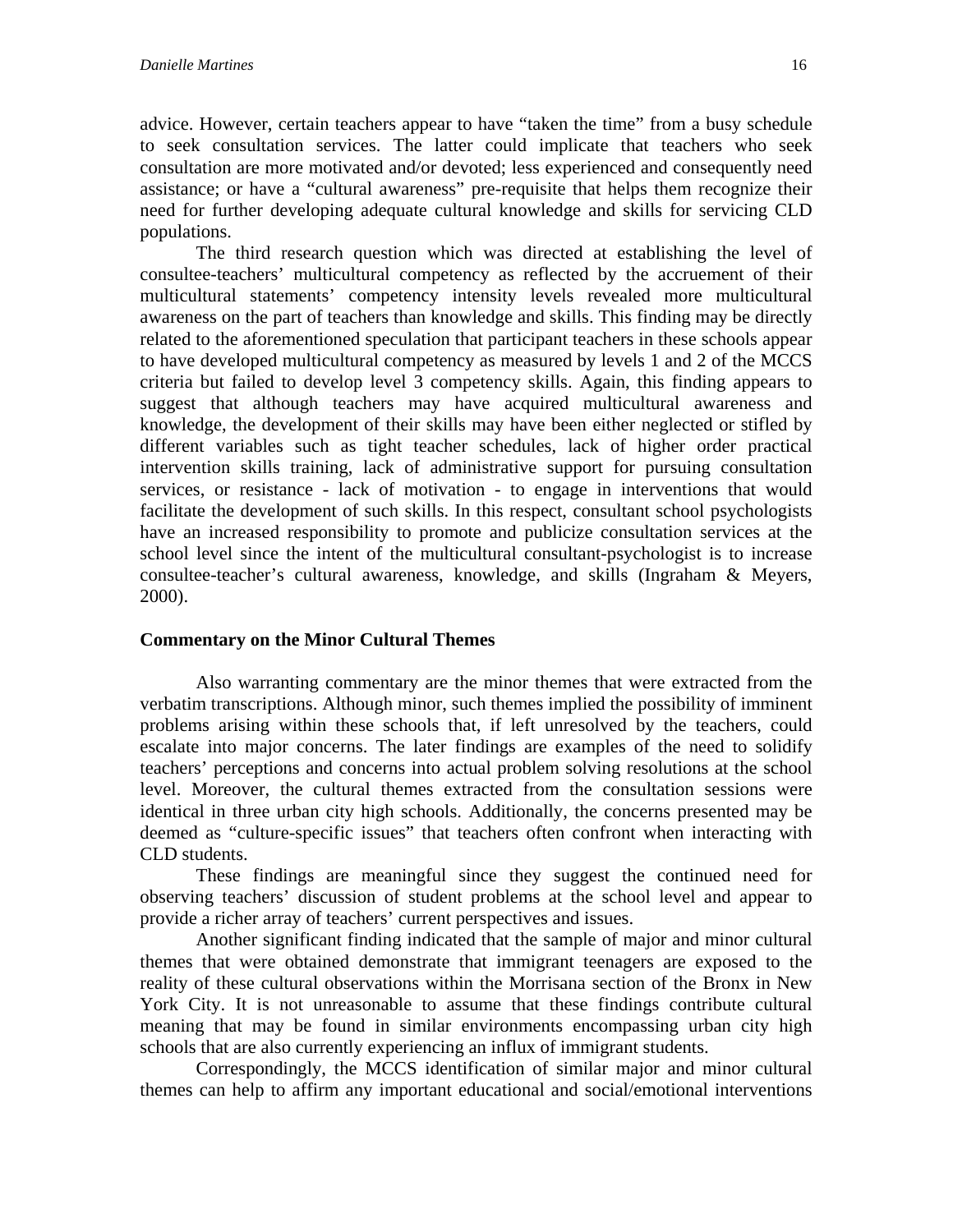that must be implemented within each of the school districts. This would seem to be an ideal procedure to follow so as to ensure that critical cultural issues are identified and attended to within districts.

In conclusion, certain limitations in the study should be considered. The audiorecording of the consultation sessions may have served to inhibit certain consulteeteachers from divulging their true feelings regarding certain student issues. Nevertheless, the need to spontaneously audio-record teachers' verbal cultural statements made it more difficult to control for this limitation. Such limitation may have contaminated certain areas of the consultation sessions, although it is hoped nevertheless that the consultative process permeated with the professional rapport and trust that is necessary for adequate consultation interaction.

Another limitation that may be queried is the small teacher sample studied that might be characterized as small, restricted, and therefore statistically unrepresentative. However, research that probes into consultee-teacher verbalizations in the consultation process can be best obtained through qualitative methods that do *not* incorporate statistical procedures; since the qualitative study of verbal exchanges identifies distinct topics of concern. Such processes can expose the worldview of the consultee-teachers and provide mutually exclusive information pertaining to the "local" school environment. Furthermore, a large scale sample would not have absorbed the actual understanding and affective experience of the participants.

#### **Implications for Future Research**

In future studies aimed at the qualitative analysis of teachers' verbal exchanges within the consultative process, it might be advisable to subsequently include the findings (e.g., the cultural themes identified in the MCCS system) as part of a small-group discussion and obtain teacher input on useful strategies and/or interventions. The latter would provide a set of goals aimed at meeting the culture-specific needs of the CLD student(s) and/or "local" school and home environment. In this regard, anecdotal information from consultee-teachers manifesting their interests and experiences would not only help to enhance teachers' cultural awareness and knowledge but would eventually lead to more advantageous outcomes for students of racial/ethnic cultural backgrounds within the actual school. Additionally, the application of the interventions suggested may be instrumental in the augmentation of teacher's multicultural skills.

In addition, rather than use psychometric scales that examine teacher efficacy when dealing with their culturally diverse student populations, the utilization of a qualitative "coding" system that identifies major multicultural competencies (such as the MCCS described in the literature) during the consultation process appears to be more effective in determining CLD students needs at the actual school level. Moreover, the MCCS appears to provide a richer array of teachers' current school-based issues and needs.

 Finally, it is important to note that the cultural thematic analysis in this study revealed significant categorical information that would need to be compared to similar educational settings. Additional studies need to be replicated in different urban city schools that have a high concentration of ethnic student diversity. It would be necessary to differentiate the various categories extracted in several districts concurrently with the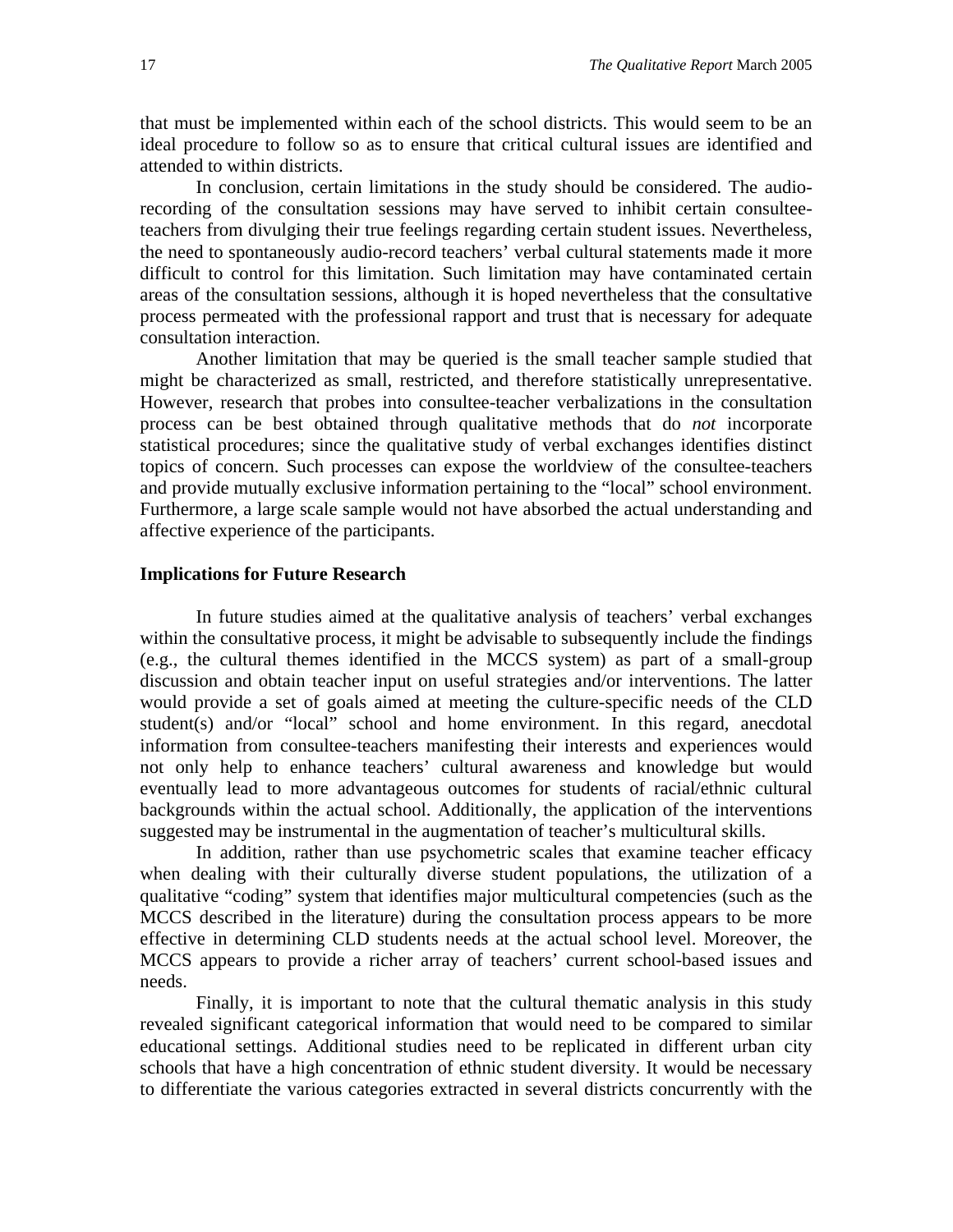frequency of their occurrence, in order to identify critical cultural issues that are of major concern in the combined districts studied. Furthermore, the frequency of such extracted categories and how critical each might be is an area in which the MCCS's qualitative methods may prove to be beneficial for school districts endeavoring to address any cultural "stressors" identified within their CLD student population. Lastly, certain extracted cultural categories could be added to the current literature, thus aiding in the identification of supplemental multicultural education knowledge.

#### **References**

- American Psychological Association. (1990). Ethical principles of psychologists: Revised Edition. *American Psychologist, 45,* 390-395.
- Atkinson, D. R., Morton, G., & Sue, D. W. (Eds.). (1998). *Counseling American minorities.* New York: McGraw Hill.
- Banks, J. A. (2002). *An introduction to multicultural education.* Boston: Allyn & Bacon.
- Banks, J. A., & Banks, C. A. M. (Eds.). (1995*). Handbook of research on multicultural education*. San Francisco: Jossy-Bass.
- Bergan, J. R., & Tombari, M. L. (1976). Consultant skill and efficacy and the implementation and outcome of consultation. *Journal of School Psychology, 14*(1), 3-14.
- Behring, S. T., & Ingraham, C. L. (1998). Culture as a central component of consultation: A call to the field. *Journal of Educational and Psychological Consultation, 9*(1), 57-72.
- Behring, C. I., Cabello, B., Kushida, D., & Murguia, A. (2000). Cultural modifications to current school-based consultation approaches. *School Psychology Review, 29,*  354-367.
- Bogdan, R. C., & Biken, S. K. (1982). *Qualitative research for education: An introduction to theory and methods.* Boston: Allyn & Bacon.
- Bustos Flores, B. (2001). Bilingual education teachers' beliefs and their relation to selfreported practices. *Bilingual Education Journal, 25*(3), 20-29*.*
- Canino, I. A., & Spurlock, J. (2000). *Culturally diverse children and adolescents: Assessment, diagnosis, and treatment*. NY: The Guilford Press.
- Cieurzo C., & Keital, M. A. (1999). Ethics in qualitative research. In M. Kopala & L. Suzuki (Eds.), *Using qualitative methods in psychology* (pp. 63-76). Thousand Oaks, CA: Sage Publications.
- Conoley, J. C., & Conoley, C. W. (1992). *School consultation: Practice and training*  (2nd ed.). Boston: Allyn & Bacon.
- Dettmer, P., Thurston, L. P., & Dyck, N. (2002). *Consultation, collaboration, and teamwork for students with special needs* (4th ed.). Boston: MA. Allyn and Bacon.
- Erchuls, W. P., & Martens, B. K. (2002*). School consultation: Conceptual and empirical bases of practice* (2nd ed.). New York: Plenum Press.
- Esquivel, G. B., & Keitel, M. A. (1990). Counseling immigrant children in the schools. *Elementary School Guidance and Counseling, 24,* 213-221.
- Gay, G. (2000). *Culturally responsive teaching: Theory, research and practice*. New York: Teachers College Press.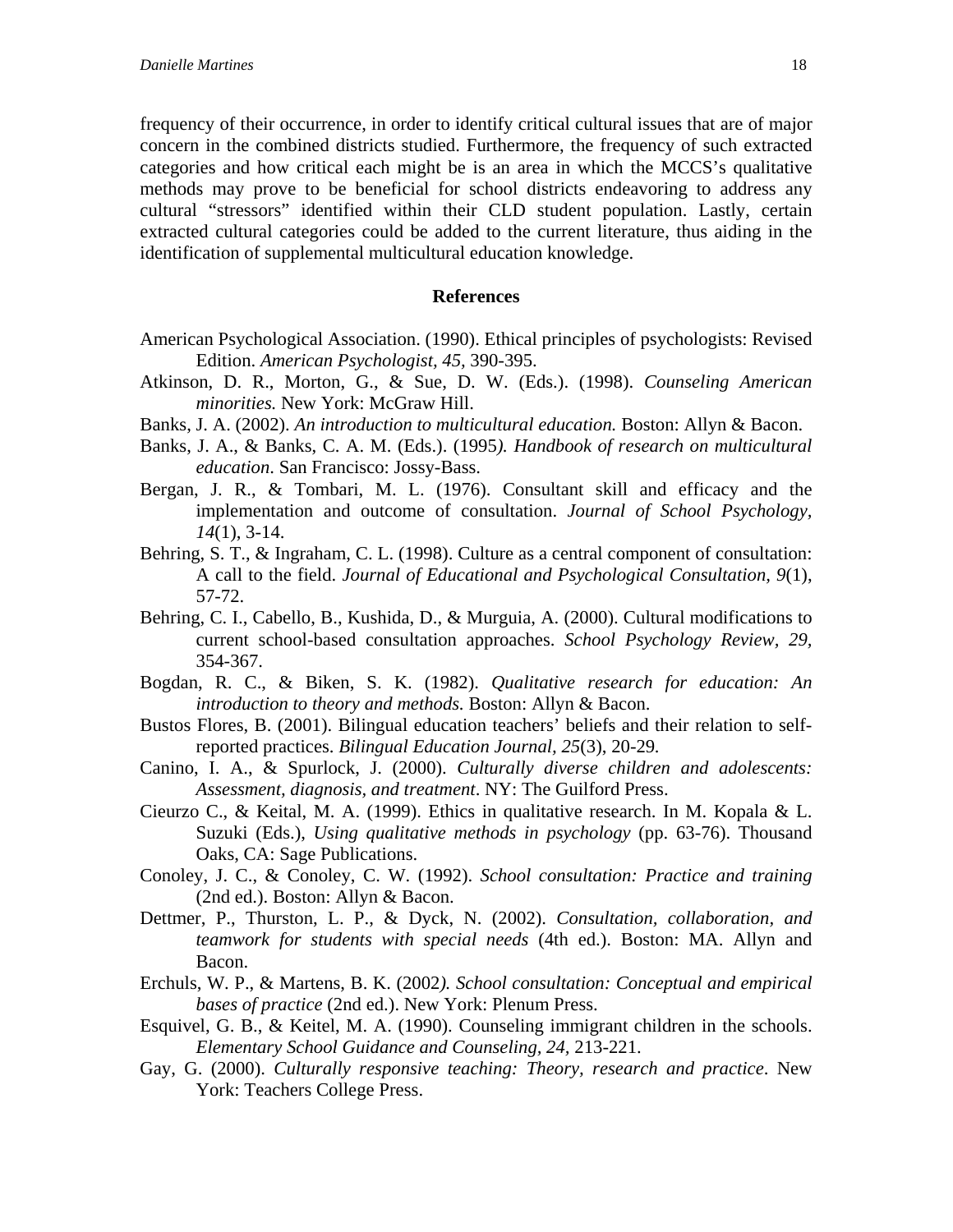- Gollnick, D. M., & Chinn, P. C. (2002). *Multicultural education in a pluralistic society (6th ed*.). Upper Saddle River, NJ: Merrill Prentice Hall*.*
- Gopaul-McNicol, S., & Brice-Baker, J. (1998*). Cross-cultural practice: Assessment, treatment, and training*. NY: John Wiley & Sons.
- Hakuta, K., & Garcia, E. (1989). Bilingualism and education*. American Psychologist, 22,*  374-379.
- Howard, G. (1999). *We can't teach what we don't know: White teachers, multiracial schools*. New York: Teachers College Press.
- Ingraham, C. L., & Meyers, J. (2000). Introduction to multicultural and cross-cultural consultation in schools: cultural diversity issues in school consultation. *School Psychology Review, 29*(3), 315-319.
- Kopala, M., & Suzuki, L. (Eds.) (1999). *Using qualitative methods in psychology.*  Thousand Oaks, CA: Sage Publications.
- Ladson-Billings, G. (2001). *Crossing over to Cannan: The journey of new teachers in diverse classrooms*. San Francisco: Jossey-Bass.
- Ladson-Billings, G. (1999). Preparing teachers for diversity: Historical perspectives, current trends, and future directions. In L. Darling-Hammond & G, Sykes (Eds.), *Teaching as the learning profession* (pp. 86-123). San Francisco: Jossey-Bass.
- McLaren, P. (1997). *Revolutionary multiculturalism: Pedagogies of dissent for the new millennium*. Boulder, CO: Westview Press*.*
- Nastasi, E. (2000). Conducting participatory culture specific consultation: A global perspective on multicultural consultation. *School Psychology Review, 29,* 401- 413.
- Nieto, S. (1999). *The light in their eyes: Creating multicultural learning communities*. New York: Teachers College Press.
- Pedersen, P. B. (1988). *Handbook of cross-cultural counseling and therapy* (rev. ed.). Westport, CT: Greenwood Press.
- Ponterotto, J. G., & Casas, J. M. (1991). *Handbook of racial/ethnic minority counseling research.* Springfield, IL: Charles C. Thomas.
- Ponterotto, J. G., & Pedersen, P. (1993). *Preventing prejudice: A guidebook for counselors and educators*. Newbury Park, CA: Sage.
- Ramos-Sanchez, L., Atkinson, D. R, & Fraga, E. D. (1999). Mexican Americans' ability, counselor bilingualism cues, counselor ethnicity, and perceived counselor credibility. *Journal of Counseling Psychology, 46*(1), 125-131.
- Strauss, A., & Corbin, J. (1990). *Basics of qualitative research: Grounded theory procedures and techniques.* Newbury Park, CA: Sage Publications.
- Sue, D. W., Arrendondo, P., & McDavis, R. J. (1992). Multicultural counseling competencies and standards: A call for the profession. *Journal of Counseling and Development, 70,* 477-486.
- Sue, D. W., Bingham, R. P., Porché-Burke, L, & Vasquez, M. (1999). The diversification of psychology a multicultural revolution. *American Psychologist, 54*(12), 1061- 1069.
- Sue, D. W. (2001). Multidimensional facets of cultural competence. *Counseling Psychologist, 29*(6), 790-821.